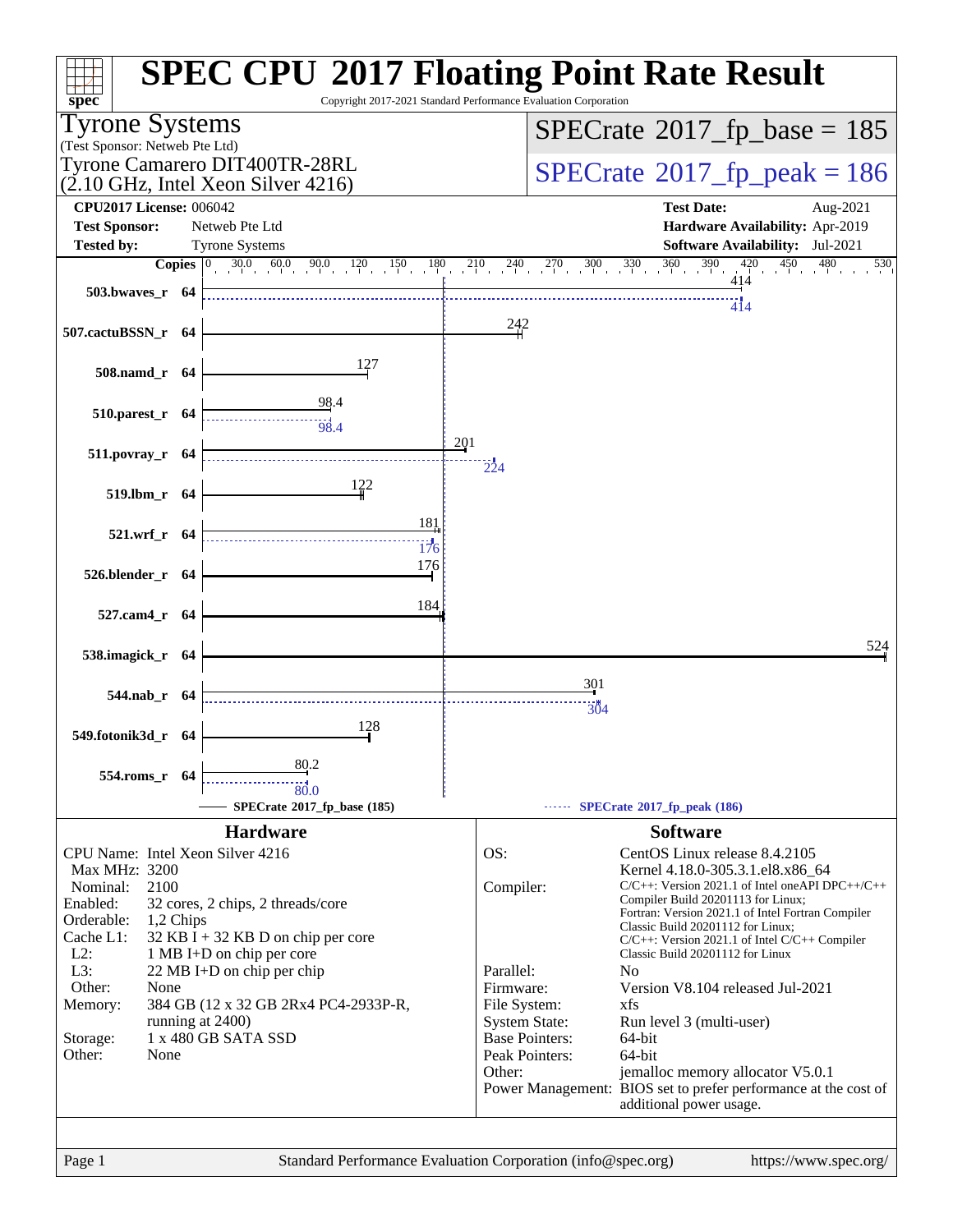Copyright 2017-2021 Standard Performance Evaluation Corporation

#### Tyrone Systems

(Test Sponsor: Netweb Pte Ltd)

 $(2.10 \text{ GHz}, \text{Intel Xeon Silver } 4216)$ 

### $SPECTate$ <sup>®</sup>[2017\\_fp\\_base =](http://www.spec.org/auto/cpu2017/Docs/result-fields.html#SPECrate2017fpbase) 185

Tyrone Camarero DIT400TR-28RL  $\begin{array}{c|c}\n\text{SPECrate} \textcirc 2017\_fp\_peak = 186 \\
\hline\n\end{array}$  $\begin{array}{c|c}\n\text{SPECrate} \textcirc 2017\_fp\_peak = 186 \\
\hline\n\end{array}$  $\begin{array}{c|c}\n\text{SPECrate} \textcirc 2017\_fp\_peak = 186 \\
\hline\n\end{array}$ 

**[CPU2017 License:](http://www.spec.org/auto/cpu2017/Docs/result-fields.html#CPU2017License)** 006042 **[Test Date:](http://www.spec.org/auto/cpu2017/Docs/result-fields.html#TestDate)** Aug-2021 **[Test Sponsor:](http://www.spec.org/auto/cpu2017/Docs/result-fields.html#TestSponsor)** Netweb Pte Ltd **[Hardware Availability:](http://www.spec.org/auto/cpu2017/Docs/result-fields.html#HardwareAvailability)** Apr-2019 **[Tested by:](http://www.spec.org/auto/cpu2017/Docs/result-fields.html#Testedby)** Tyrone Systems **[Software Availability:](http://www.spec.org/auto/cpu2017/Docs/result-fields.html#SoftwareAvailability)** Jul-2021

#### **[Results Table](http://www.spec.org/auto/cpu2017/Docs/result-fields.html#ResultsTable)**

|                                        |               |                |       | <b>Base</b>    |            |                |       |               |                |              | <b>Peak</b>    |              |                |              |
|----------------------------------------|---------------|----------------|-------|----------------|------------|----------------|-------|---------------|----------------|--------------|----------------|--------------|----------------|--------------|
| <b>Benchmark</b>                       | <b>Copies</b> | <b>Seconds</b> | Ratio | <b>Seconds</b> | Ratio      | <b>Seconds</b> | Ratio | <b>Copies</b> | <b>Seconds</b> | <b>Ratio</b> | <b>Seconds</b> | <b>Ratio</b> | <b>Seconds</b> | <b>Ratio</b> |
| 503.bwayes r                           | 64            | 1551           | 414   | 1552           | 414        | 1552           | 413   | 64            | 1552           | 414          | 1549           | 414          | 1554           | 413          |
| 507.cactuBSSN r                        | 64            | 334            | 242   | 330            | 245        | 335            | 242   | 64            | 334            | 242          | 330            | 245          | 335            | 242          |
| $508$ .namd $r$                        | 64            | 481            | 127   | 479            | 127        | 480            | 127   | 64            | 481            | 127          | 479            | 127          | 480            | <u>127</u>   |
| 510.parest_r                           | 64            | 1701           | 98.4  | 1702           | 98.4       | 1709           | 98.0  | 64            | 1707           | 98.1         | 1702           | 98.4         | 1701           | 98.4         |
| 511.povray_r                           | 64            | 739            | 202   | 742            | <b>201</b> | 743            | 201   | 64            | 666            | 224          | 670            | 223          | 667            | 224          |
| 519.lbm_r                              | 64            | 546            | 124   | 558            | 121        | 551            | 122   | 64            | 546            | 124          | 558            | 121          | 551            | <u>122</u>   |
| $521.wrf_r$                            | 64            | <u>793</u>     | 181   | 803            | 179        | 788            | 182   | 64            | 813            | <b>176</b>   | 814            | 176          | 810            | 177          |
| 526.blender r                          | 64            | 554            | 176   | 553            | 176        | 553            | 176   | 64            | 554            | 176          | 553            | <b>176</b>   | 553            | 176          |
| 527.cam4 r                             | 64            | 614            | 182   | 609            | 184        | 604            | 185   | 64            | 614            | 182          | 609            | 184          | 604            | 185          |
| 538.imagick_r                          | 64            | 303            | 525   | 304            | 524        | 304            | 524   | 64            | 303            | 525          | 304            | 524          | 304            | 524          |
| $544$ .nab_r                           | 64            | 358            | 301   | 358            | 301        | 359            | 300   | 64            | 353            | 305          | 355            | 304          | 356            | 302          |
| 549.fotonik3d r                        | 64            | 1952           | 128   | 1940           | 129        | 1957           | 127   | 64            | 1952           | 128          | 1940           | 129          | 1957           | 127          |
| $554$ .roms $r$                        | 64            | 1266           | 80.4  | 1269           | 80.2       | 1269           | 80.1  | 64            | 1270           | 80.0         | 1271           | 80.0         | 1266           | 80.3         |
| $SPECrate$ <sup>®</sup> 2017_fp_base = |               |                | 185   |                |            |                |       |               |                |              |                |              |                |              |

**[SPECrate](http://www.spec.org/auto/cpu2017/Docs/result-fields.html#SPECrate2017fppeak)[2017\\_fp\\_peak =](http://www.spec.org/auto/cpu2017/Docs/result-fields.html#SPECrate2017fppeak) 186**

Results appear in the [order in which they were run.](http://www.spec.org/auto/cpu2017/Docs/result-fields.html#RunOrder) Bold underlined text [indicates a median measurement.](http://www.spec.org/auto/cpu2017/Docs/result-fields.html#Median)

#### **[Submit Notes](http://www.spec.org/auto/cpu2017/Docs/result-fields.html#SubmitNotes)**

 The numactl mechanism was used to bind copies to processors. The config file option 'submit' was used to generate numactl commands to bind each copy to a specific processor. For details, please see the config file.

#### **[Operating System Notes](http://www.spec.org/auto/cpu2017/Docs/result-fields.html#OperatingSystemNotes)**

Stack size set to unlimited using "ulimit -s unlimited"

#### **[Environment Variables Notes](http://www.spec.org/auto/cpu2017/Docs/result-fields.html#EnvironmentVariablesNotes)**

Environment variables set by runcpu before the start of the run: LD\_LIBRARY\_PATH = "/home/cpu2017/lib/intel64:/home/cpu2017/je5.0.1-64" MALLOC\_CONF = "retain:true"

#### **[General Notes](http://www.spec.org/auto/cpu2017/Docs/result-fields.html#GeneralNotes)**

 Binaries compiled locally by Netweb Transparent Huge Pages enabled by default Prior to runcpu invocation Filesystem page cache synced and cleared with: sync; echo 3> /proc/sys/vm/drop\_caches runcpu command invoked through numactl i.e.:

**(Continued on next page)**

**[spec](http://www.spec.org/)**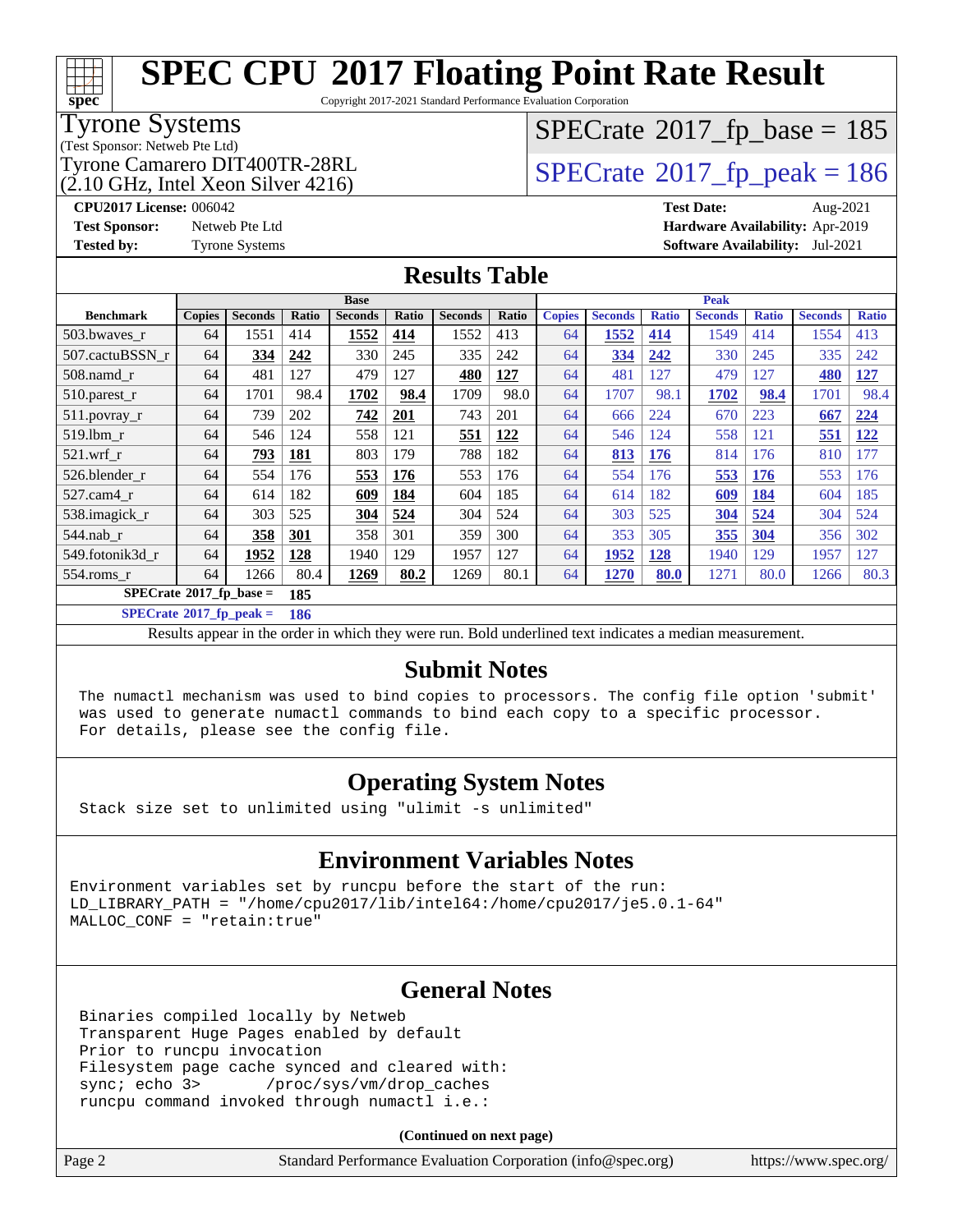Copyright 2017-2021 Standard Performance Evaluation Corporation

#### Tyrone Systems

**[spec](http://www.spec.org/)**

(Test Sponsor: Netweb Pte Ltd)

(2.10 GHz, Intel Xeon Silver 4216)

 $SPECTate$ <sup>®</sup>[2017\\_fp\\_base =](http://www.spec.org/auto/cpu2017/Docs/result-fields.html#SPECrate2017fpbase) 185

Tyrone Camarero DIT400TR-28RL  $\begin{array}{c|c}\n\text{SPECrate} \textcirc 2017\_fp\_peak = 186 \\
\hline\n\end{array}$  $\begin{array}{c|c}\n\text{SPECrate} \textcirc 2017\_fp\_peak = 186 \\
\hline\n\end{array}$  $\begin{array}{c|c}\n\text{SPECrate} \textcirc 2017\_fp\_peak = 186 \\
\hline\n\end{array}$ 

**[Test Sponsor:](http://www.spec.org/auto/cpu2017/Docs/result-fields.html#TestSponsor)** Netweb Pte Ltd **[Hardware Availability:](http://www.spec.org/auto/cpu2017/Docs/result-fields.html#HardwareAvailability)** Apr-2019 **[Tested by:](http://www.spec.org/auto/cpu2017/Docs/result-fields.html#Testedby)** Tyrone Systems **[Software Availability:](http://www.spec.org/auto/cpu2017/Docs/result-fields.html#SoftwareAvailability)** Jul-2021

**[CPU2017 License:](http://www.spec.org/auto/cpu2017/Docs/result-fields.html#CPU2017License)** 006042 **[Test Date:](http://www.spec.org/auto/cpu2017/Docs/result-fields.html#TestDate)** Aug-2021

#### **[General Notes \(Continued\)](http://www.spec.org/auto/cpu2017/Docs/result-fields.html#GeneralNotes)**

numactl --interleave=all runcpu <etc>

Yes: The test sponsor attests, as of date of publication, that CVE-2017-5715 (Spectre variant 2) is mitigated in the system as tested and documented.

Yes: The test sponsor attests, as of date of publication, that CVE-2017-5753 (Spectre variant 1) is mitigated in the system as tested and documented.

NA: The test sponsor attests, as of date of publication, that CVE-2017-5754 (Meltdown) is mitigated in the system as tested and documented.

jemalloc, a general purpose malloc implementation

built with the RedHat Enterprise 7.5, and the system compiler gcc 4.8.5

sources available from jemalloc.net or<https://github.com/jemalloc/jemalloc/releases>

#### **[Platform Notes](http://www.spec.org/auto/cpu2017/Docs/result-fields.html#PlatformNotes)**

BIOS Settings: Power Technology set to Custom Power Performance Tuning set to BIOS Controls EPB ENERGY\_PERF\_BIAS\_CFG mode set to Performance LLC Dead Line Alloc set to Disable Sysinfo program /home/cpu2017/bin/sysinfo Rev: r6622 of 2021-04-07 982a61ec0915b55891ef0e16acafc64d running on spec Mon Aug 16 13:45:51 2021 SUT (System Under Test) info as seen by some common utilities. For more information on this section, see <https://www.spec.org/cpu2017/Docs/config.html#sysinfo> From /proc/cpuinfo model name : Intel(R) Xeon(R) Silver 4216 CPU @ 2.10GHz 2 "physical id"s (chips) 64 "processors" cores, siblings (Caution: counting these is hw and system dependent. The following excerpts from /proc/cpuinfo might not be reliable. Use with caution.) cpu cores : 16 siblings : 32 physical 0: cores 0 1 2 3 4 5 6 7 8 9 10 11 12 13 14 15 physical 1: cores 0 1 2 3 4 5 6 7 8 9 10 11 12 13 14 15 From lscpu from util-linux 2.32.1: Architecture: x86\_64 CPU op-mode(s): 32-bit, 64-bit Byte Order: Little Endian  $CPU(s):$  64 On-line CPU(s) list: 0-63 Thread(s) per core: 2 **(Continued on next page)**

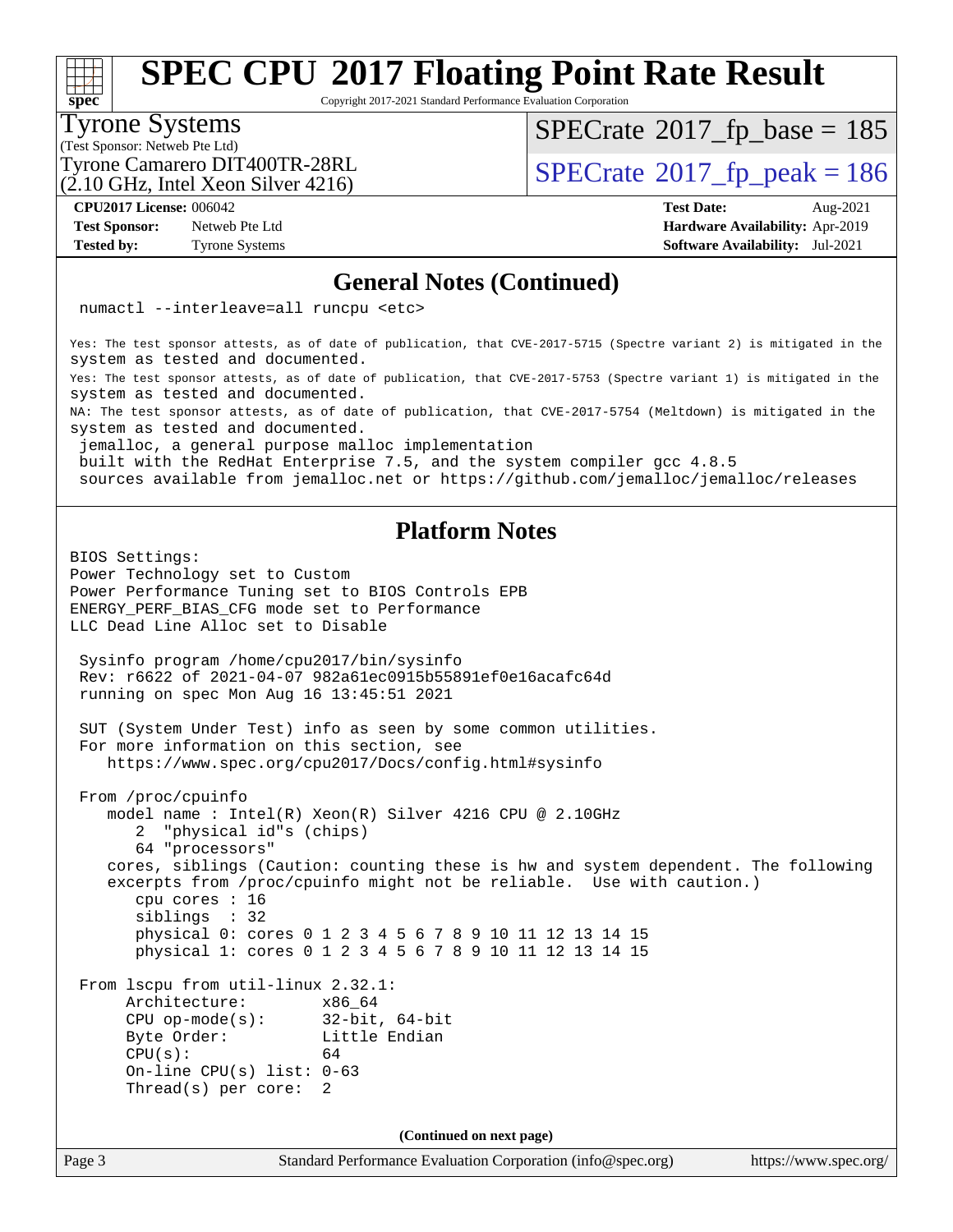# **[spec](http://www.spec.org/)**

# **[SPEC CPU](http://www.spec.org/auto/cpu2017/Docs/result-fields.html#SPECCPU2017FloatingPointRateResult)[2017 Floating Point Rate Result](http://www.spec.org/auto/cpu2017/Docs/result-fields.html#SPECCPU2017FloatingPointRateResult)**

Copyright 2017-2021 Standard Performance Evaluation Corporation

#### Tyrone Systems

(Test Sponsor: Netweb Pte Ltd)  $(2.10 \text{ GHz}, \text{Intel Xeon Silver } 4216)$   $SPECrate$ <sup>®</sup>[2017\\_fp\\_base =](http://www.spec.org/auto/cpu2017/Docs/result-fields.html#SPECrate2017fpbase) 185

Tyrone Camarero DIT400TR-28RL<br>(2.10 GHz, Intel Xeon Silver 4216)  $\text{SPECrate}$  $\text{SPECrate}$  $\text{SPECrate}$ <sup>®</sup>[2017\\_fp\\_peak = 1](http://www.spec.org/auto/cpu2017/Docs/result-fields.html#SPECrate2017fppeak)86

**[Tested by:](http://www.spec.org/auto/cpu2017/Docs/result-fields.html#Testedby)** Tyrone Systems **[Software Availability:](http://www.spec.org/auto/cpu2017/Docs/result-fields.html#SoftwareAvailability)** Jul-2021

**[CPU2017 License:](http://www.spec.org/auto/cpu2017/Docs/result-fields.html#CPU2017License)** 006042 **[Test Date:](http://www.spec.org/auto/cpu2017/Docs/result-fields.html#TestDate)** Aug-2021 **[Test Sponsor:](http://www.spec.org/auto/cpu2017/Docs/result-fields.html#TestSponsor)** Netweb Pte Ltd **[Hardware Availability:](http://www.spec.org/auto/cpu2017/Docs/result-fields.html#HardwareAvailability)** Apr-2019

#### **[Platform Notes \(Continued\)](http://www.spec.org/auto/cpu2017/Docs/result-fields.html#PlatformNotes)**

| $Core(s)$ per socket:                               | 16                                                                                      |
|-----------------------------------------------------|-----------------------------------------------------------------------------------------|
| Socket(s):                                          | $\overline{a}$                                                                          |
| NUMA $node(s):$                                     | 2                                                                                       |
| Vendor ID:                                          | GenuineIntel                                                                            |
| BIOS Vendor ID:                                     | Intel(R) Corporation                                                                    |
| CPU family:                                         | 6                                                                                       |
| Model:                                              | 85                                                                                      |
| Model name:                                         | $Intel(R) Xeon(R) Silver 4216 CPU @ 2.10GHz$                                            |
| BIOS Model name:                                    | Intel(R) Xeon(R) Silver 4216 CPU @ 2.10GHz                                              |
| Stepping:                                           | 7                                                                                       |
| CPU MHz:<br>CPU max MHz:                            | 800.072                                                                                 |
| CPU min MHz:                                        | 3200.0000<br>800.0000                                                                   |
| BogoMIPS:                                           | 4200.00                                                                                 |
| Virtualization:                                     | $VT - x$                                                                                |
| L1d cache:                                          | 32K                                                                                     |
| Lli cache:                                          | 32K                                                                                     |
| $L2$ cache:                                         | 1024K                                                                                   |
| L3 cache:                                           | 22528K                                                                                  |
| NUMA node0 $CPU(s): 0-15, 32-47$                    |                                                                                         |
| NUMA $node1$ $CPU(s):$                              | $16 - 31, 48 - 63$                                                                      |
| Flaqs:                                              | fpu vme de pse tsc msr pae mce cx8 apic sep mtrr pge mca cmov                           |
|                                                     | pat pse36 clflush dts acpi mmx fxsr sse sse2 ss ht tm pbe syscall nx pdpelgb rdtscp     |
|                                                     | lm constant_tsc art arch_perfmon pebs bts rep_good nopl xtopology nonstop_tsc cpuid     |
|                                                     | aperfmperf pni pclmulqdq dtes64 monitor ds_cpl vmx smx est tm2 ssse3 sdbg fma cx16      |
|                                                     | xtpr pdcm pcid dca sse4_1 sse4_2 x2apic movbe popcnt tsc_deadline_timer aes xsave       |
|                                                     | avx f16c rdrand lahf_lm abm 3dnowprefetch cpuid_fault epb cat_13 cdp_13                 |
|                                                     | invpcid_single intel_ppin ssbd mba ibrs ibpb stibp ibrs_enhanced tpr_shadow vnmi        |
|                                                     | flexpriority ept vpid ept_ad fsgsbase tsc_adjust bmil hle avx2 smep bmi2 erms           |
|                                                     | invpcid cqm mpx rdt_a avx512f avx512dq rdseed adx smap clflushopt clwb intel_pt         |
|                                                     | avx512cd avx512bw avx512vl xsaveopt xsavec xgetbvl xsaves cqm_llc cqm_occup_llc         |
|                                                     | cqm_mbm_total cqm_mbm_local dtherm ida arat pln pts hwp hwp_act_window hwp_epp          |
|                                                     | hwp_pkg_req pku ospke avx512_vnni md_clear flush_11d arch_capabilities                  |
|                                                     |                                                                                         |
| /proc/cpuinfo cache data<br>cache size $: 22528$ KB |                                                                                         |
|                                                     |                                                                                         |
| From numactl --hardware                             |                                                                                         |
|                                                     | WARNING: a numactl 'node' might or might not correspond to a physical chip.             |
| $available: 2 nodes (0-1)$                          |                                                                                         |
|                                                     | node 0 cpus: 0 1 2 3 4 5 6 7 8 9 10 11 12 13 14 15 32 33 34 35 36 37 38 39 40 41 42 43  |
| 44 45 46 47                                         |                                                                                         |
| node 0 size: 192106 MB                              |                                                                                         |
| node 0 free: 176037 MB                              |                                                                                         |
|                                                     | node 1 cpus: 16 17 18 19 20 21 22 23 24 25 26 27 28 29 30 31 48 49 50 51 52 53 54 55 56 |
| 57 58 59 60 61 62 63                                |                                                                                         |
| node 1 size: 193491 MB                              |                                                                                         |
|                                                     |                                                                                         |
|                                                     | (Continued on next page)                                                                |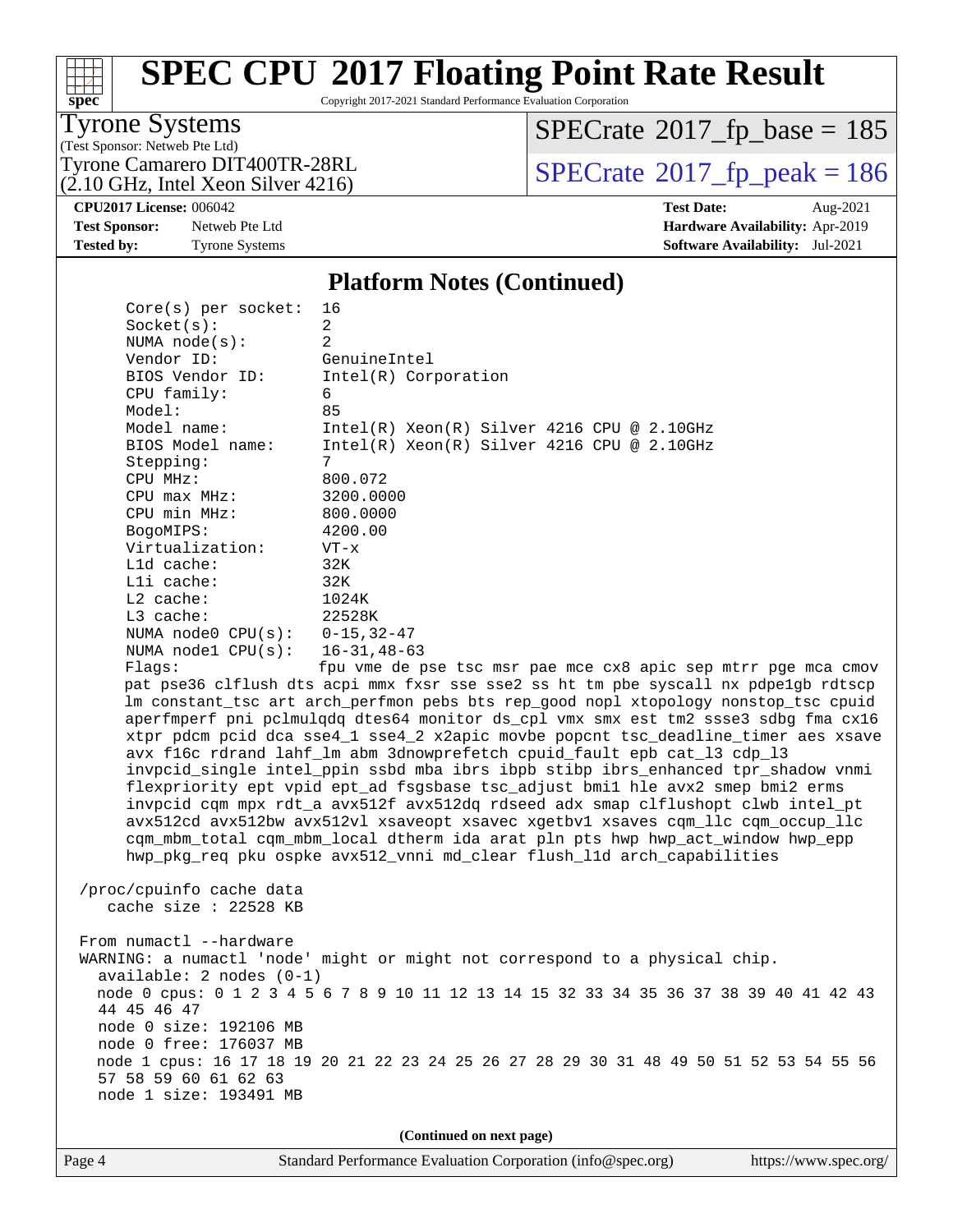#### **[spec](http://www.spec.org/) [SPEC CPU](http://www.spec.org/auto/cpu2017/Docs/result-fields.html#SPECCPU2017FloatingPointRateResult)[2017 Floating Point Rate Result](http://www.spec.org/auto/cpu2017/Docs/result-fields.html#SPECCPU2017FloatingPointRateResult)** Copyright 2017-2021 Standard Performance Evaluation Corporation (Test Sponsor: Netweb Pte Ltd) Tyrone Systems (2.10 GHz, Intel Xeon Silver 4216) Tyrone Camarero DIT400TR-28RL  $\begin{array}{c|c}\n\text{SPECrate} \textcirc 2017\_fp\_peak = 186 \\
\hline\n\end{array}$  $\begin{array}{c|c}\n\text{SPECrate} \textcirc 2017\_fp\_peak = 186 \\
\hline\n\end{array}$  $\begin{array}{c|c}\n\text{SPECrate} \textcirc 2017\_fp\_peak = 186 \\
\hline\n\end{array}$  $SPECTate$ <sup>®</sup>[2017\\_fp\\_base =](http://www.spec.org/auto/cpu2017/Docs/result-fields.html#SPECrate2017fpbase) 185 **[CPU2017 License:](http://www.spec.org/auto/cpu2017/Docs/result-fields.html#CPU2017License)** 006042 **[Test Date:](http://www.spec.org/auto/cpu2017/Docs/result-fields.html#TestDate)** Aug-2021 **[Test Sponsor:](http://www.spec.org/auto/cpu2017/Docs/result-fields.html#TestSponsor)** Netweb Pte Ltd **[Hardware Availability:](http://www.spec.org/auto/cpu2017/Docs/result-fields.html#HardwareAvailability)** Apr-2019 **[Tested by:](http://www.spec.org/auto/cpu2017/Docs/result-fields.html#Testedby)** Tyrone Systems **[Software Availability:](http://www.spec.org/auto/cpu2017/Docs/result-fields.html#SoftwareAvailability)** Jul-2021 **[Platform Notes \(Continued\)](http://www.spec.org/auto/cpu2017/Docs/result-fields.html#PlatformNotes)** node 1 free: 178825 MB node distances: node 0 1 0: 10 21 1: 21 10 From /proc/meminfo MemTotal: 394851996 kB HugePages\_Total: 0 Hugepagesize: 2048 kB /sbin/tuned-adm active Current active profile: throughput-performance /sys/devices/system/cpu/cpu\*/cpufreq/scaling\_governor has performance From /etc/\*release\* /etc/\*version\* centos-release: CentOS Linux release 8.4.2105 centos-release-upstream: Derived from Red Hat Enterprise Linux 8.4 os-release: NAME="CentOS Linux" VERSION="8" ID="centos" ID\_LIKE="rhel fedora" VERSION\_ID="8" PLATFORM\_ID="platform:el8" PRETTY\_NAME="CentOS Linux 8" ANSI\_COLOR="0;31" redhat-release: CentOS Linux release 8.4.2105 system-release: CentOS Linux release 8.4.2105 system-release-cpe: cpe:/o:centos:centos:8 uname -a: Linux spec 4.18.0-305.3.1.el8.x86\_64 #1 SMP Tue Jun 1 16:14:33 UTC 2021 x86\_64 x86\_64 x86\_64 GNU/Linux Kernel self-reported vulnerability status: CVE-2018-12207 (iTLB Multihit): KVM: Mitigation: Split huge pages CVE-2018-3620 (L1 Terminal Fault): Not affected Microarchitectural Data Sampling: Not affected CVE-2017-5754 (Meltdown): Not affected CVE-2018-3639 (Speculative Store Bypass): Mitigation: Speculative Store Bypass disabled via prctl and seccompany and the contract of the contract of the contract of the second seconds of the contract of the contract of the contract of the contract of the contract of the contract of the contract of the contract of the contr CVE-2017-5753 (Spectre variant 1): Mitigation: usercopy/swapgs

**(Continued on next page)**

Page 5 Standard Performance Evaluation Corporation [\(info@spec.org\)](mailto:info@spec.org) <https://www.spec.org/>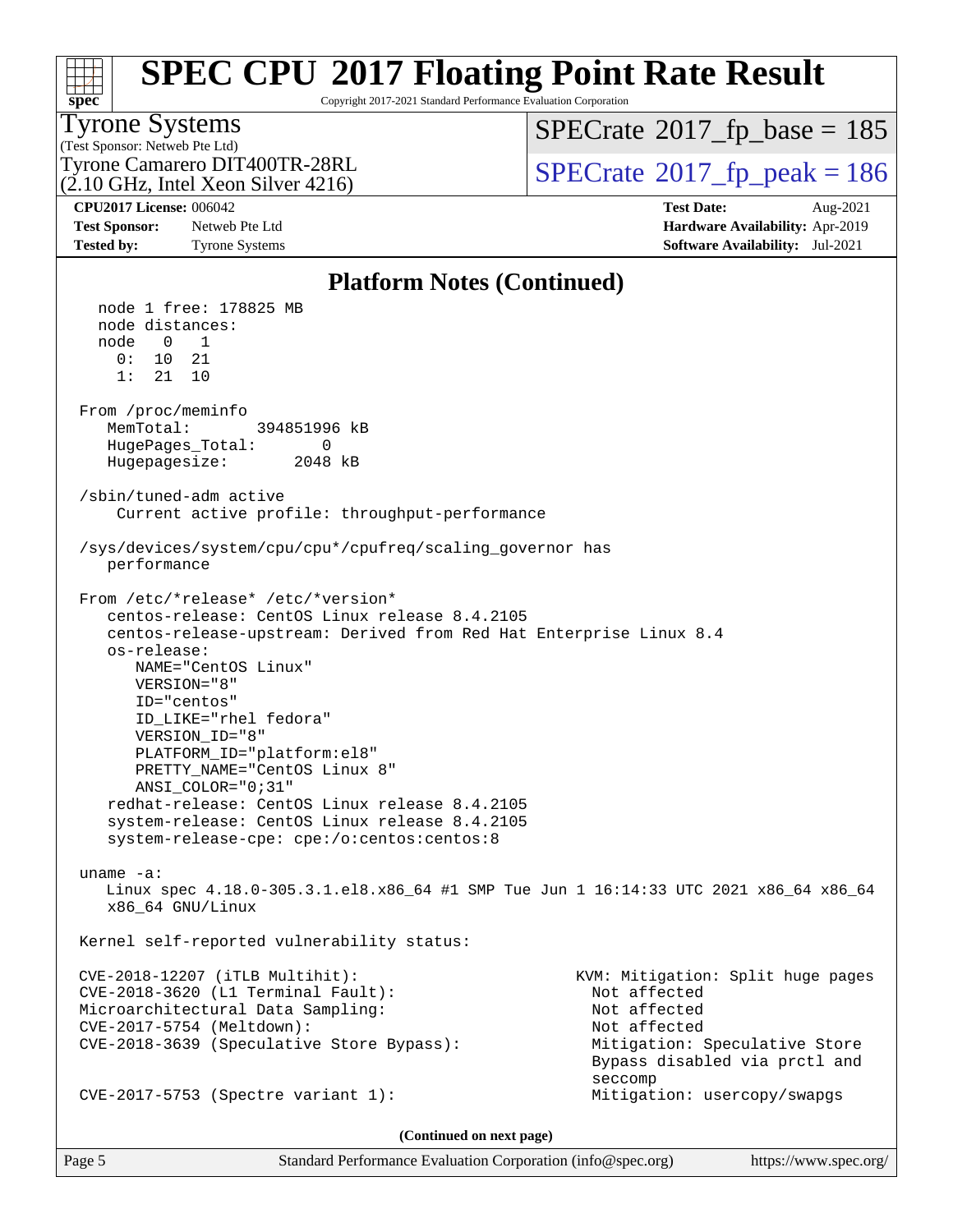Copyright 2017-2021 Standard Performance Evaluation Corporation

(Test Sponsor: Netweb Pte Ltd) Tyrone Systems (2.10 GHz, Intel Xeon Silver 4216) Tyrone Camarero DIT400TR-28RL  $\begin{array}{c|c}\n\text{SPECrate} \textcirc 2017\_fp\_peak = 186 \\
\hline\n\end{array}$  $\begin{array}{c|c}\n\text{SPECrate} \textcirc 2017\_fp\_peak = 186 \\
\hline\n\end{array}$  $\begin{array}{c|c}\n\text{SPECrate} \textcirc 2017\_fp\_peak = 186 \\
\hline\n\end{array}$  $SPECTate$ <sup>®</sup>[2017\\_fp\\_base =](http://www.spec.org/auto/cpu2017/Docs/result-fields.html#SPECrate2017fpbase) 185 **[CPU2017 License:](http://www.spec.org/auto/cpu2017/Docs/result-fields.html#CPU2017License)** 006042 **[Test Date:](http://www.spec.org/auto/cpu2017/Docs/result-fields.html#TestDate)** Aug-2021 **[Test Sponsor:](http://www.spec.org/auto/cpu2017/Docs/result-fields.html#TestSponsor)** Netweb Pte Ltd **[Hardware Availability:](http://www.spec.org/auto/cpu2017/Docs/result-fields.html#HardwareAvailability)** Apr-2019 **[Tested by:](http://www.spec.org/auto/cpu2017/Docs/result-fields.html#Testedby)** Tyrone Systems **[Software Availability:](http://www.spec.org/auto/cpu2017/Docs/result-fields.html#SoftwareAvailability)** Jul-2021 **[Platform Notes \(Continued\)](http://www.spec.org/auto/cpu2017/Docs/result-fields.html#PlatformNotes)** barriers and \_\_user pointer sanitization CVE-2017-5715 (Spectre variant 2): Mitigation: Enhanced IBRS, IBPB: conditional, RSB filling CVE-2020-0543 (Special Register Buffer Data Sampling): Not affected CVE-2019-11135 (TSX Asynchronous Abort): Mitigation: TSX disabled run-level 3 Aug 16 04:48 SPEC is set to: /home/cpu2017 Filesystem Type Size Used Avail Use% Mounted on /dev/mapper/cl-home xfs 372G 198G 174G 54% /home From /sys/devices/virtual/dmi/id Vendor: Tyrone Systems Product: Tyrone Camarero DIT400TR-28RL Product Family: empty Serial: empty Additional information from dmidecode 3.2 follows. WARNING: Use caution when you interpret this section. The 'dmidecode' program reads system data which is "intended to allow hardware to be accurately determined", but the intent may not be met, as there are frequent changes to hardware, firmware, and the "DMTF SMBIOS" standard. Memory: 12x Samsung M393A4K40CB2-CVF 32 GB 2 rank 2933, configured at 2400 BIOS: BIOS Vendor: American Megatrends Inc. BIOS Version: V8.104 BIOS Date: 07/27/2021 BIOS Revision: 5.14 Firmware Revision: 6.1 (End of data from sysinfo program) **[Compiler Version Notes](http://www.spec.org/auto/cpu2017/Docs/result-fields.html#CompilerVersionNotes)** ============================================================================== C | 519.lbm\_r(base, peak) 538.imagick\_r(base, peak) | 544.nab\_r(base, peak) ------------------------------------------------------------------------------ Intel(R) oneAPI DPC++/C++ Compiler for applications running on Intel(R)  $64$ , Version 2021.1 Build 20201113 Copyright (C) 1985-2020 Intel Corporation. All rights reserved. ------------------------------------------------------------------------------

**(Continued on next page)**

**[spec](http://www.spec.org/)**

Page 6 Standard Performance Evaluation Corporation [\(info@spec.org\)](mailto:info@spec.org) <https://www.spec.org/>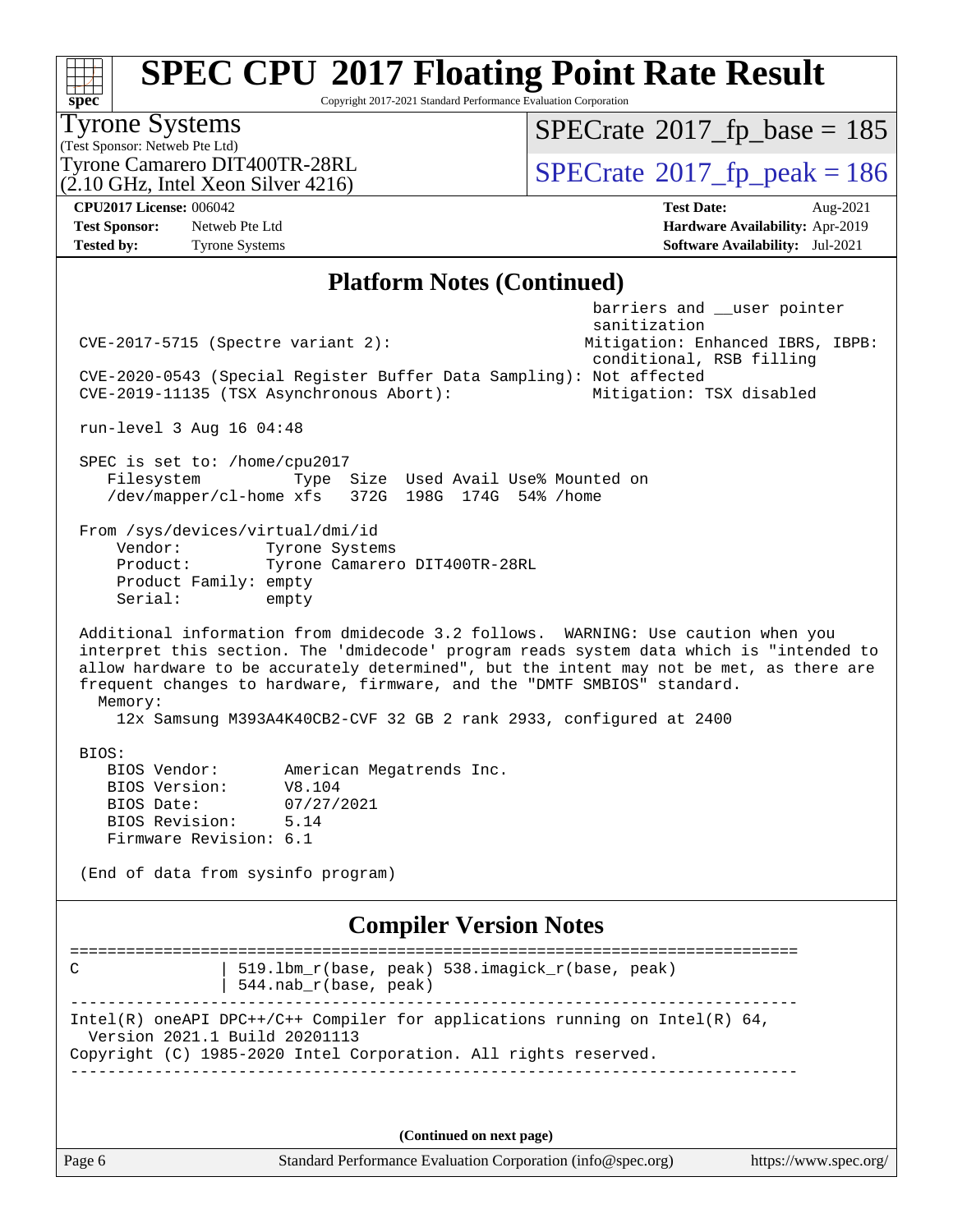

Copyright 2017-2021 Standard Performance Evaluation Corporation

#### Tyrone Systems

(Test Sponsor: Netweb Pte Ltd)  $(2.10 \text{ GHz}, \text{Intel Xeon Silver } 4216)$   $SPECrate$ <sup>®</sup>[2017\\_fp\\_base =](http://www.spec.org/auto/cpu2017/Docs/result-fields.html#SPECrate2017fpbase) 185

Tyrone Camarero DIT400TR-28RL  $(2.10 \text{ GHz})$  Intel Xeon Silver 4216)<br> $\big|$  [SPECrate](http://www.spec.org/auto/cpu2017/Docs/result-fields.html#SPECrate2017fppeak)®[2017\\_fp\\_peak = 1](http://www.spec.org/auto/cpu2017/Docs/result-fields.html#SPECrate2017fppeak)86

**[CPU2017 License:](http://www.spec.org/auto/cpu2017/Docs/result-fields.html#CPU2017License)** 006042 **[Test Date:](http://www.spec.org/auto/cpu2017/Docs/result-fields.html#TestDate)** Aug-2021 **[Test Sponsor:](http://www.spec.org/auto/cpu2017/Docs/result-fields.html#TestSponsor)** Netweb Pte Ltd **[Hardware Availability:](http://www.spec.org/auto/cpu2017/Docs/result-fields.html#HardwareAvailability)** Apr-2019 **[Tested by:](http://www.spec.org/auto/cpu2017/Docs/result-fields.html#Testedby)** Tyrone Systems **[Software Availability:](http://www.spec.org/auto/cpu2017/Docs/result-fields.html#SoftwareAvailability)** Jul-2021

#### **[Compiler Version Notes \(Continued\)](http://www.spec.org/auto/cpu2017/Docs/result-fields.html#CompilerVersionNotes)**

| C++, C                                   | 511.povray_r(base) 526.blender_r(base, peak)<br>Intel(R) oneAPI DPC++/C++ Compiler for applications running on Intel(R) $64$ ,<br>Version 2021.1 Build 20201113<br>Copyright (C) 1985-2020 Intel Corporation. All rights reserved.<br>(Continued on next page)                                                                                                        |
|------------------------------------------|-----------------------------------------------------------------------------------------------------------------------------------------------------------------------------------------------------------------------------------------------------------------------------------------------------------------------------------------------------------------------|
|                                          |                                                                                                                                                                                                                                                                                                                                                                       |
|                                          |                                                                                                                                                                                                                                                                                                                                                                       |
|                                          |                                                                                                                                                                                                                                                                                                                                                                       |
|                                          | Copyright (C) 1985-2020 Intel Corporation. All rights reserved.                                                                                                                                                                                                                                                                                                       |
|                                          | Copyright (C) 1985-2020 Intel Corporation. All rights reserved.<br>Intel(R) C Intel(R) 64 Compiler Classic for applications running on Intel(R)<br>64, Version 2021.1 Build 20201112_000000                                                                                                                                                                           |
|                                          | Intel(R) C++ Intel(R) 64 Compiler Classic for applications running on<br>Intel(R) 64, Version 2021.1 Build 20201112_000000                                                                                                                                                                                                                                            |
|                                          | $C++$ , C $\qquad \qquad$ 511.povray_r(peak)                                                                                                                                                                                                                                                                                                                          |
|                                          | Intel(R) oneAPI DPC++/C++ Compiler for applications running on Intel(R) $64$ ,<br>Version 2021.1 Build 20201113<br>Copyright (C) 1985-2020 Intel Corporation. All rights reserved.<br>Intel(R) oneAPI DPC++/C++ Compiler for applications running on Intel(R) 64,<br>Version 2021.1 Build 20201113<br>Copyright (C) 1985-2020 Intel Corporation. All rights reserved. |
| =========================<br>$C++$ , $C$ | 511.povray_r(base) 526.blender_r(base, peak)                                                                                                                                                                                                                                                                                                                          |
|                                          | 64, Version 2021.1 Build 20201112_000000<br>Copyright (C) 1985-2020 Intel Corporation. All rights reserved.                                                                                                                                                                                                                                                           |
|                                          | $Intel(R)$ C++ Intel(R) 64 Compiler Classic for applications running on<br>Intel(R) 64, Version 2021.1 Build 20201112 000000<br>Copyright (C) 1985-2020 Intel Corporation. All rights reserved.<br>Intel(R) C Intel(R) 64 Compiler Classic for applications running on Intel(R)                                                                                       |
| $C++$ , $C$                              | 511. povray_r(peak)                                                                                                                                                                                                                                                                                                                                                   |
|                                          | Version 2021.1 Build 20201113<br>Copyright (C) 1985-2020 Intel Corporation. All rights reserved.                                                                                                                                                                                                                                                                      |
|                                          | Intel(R) oneAPI DPC++/C++ Compiler for applications running on Intel(R) $64$ ,                                                                                                                                                                                                                                                                                        |
|                                          | 508.namd_r(base, peak) 510.parest_r(base, peak)                                                                                                                                                                                                                                                                                                                       |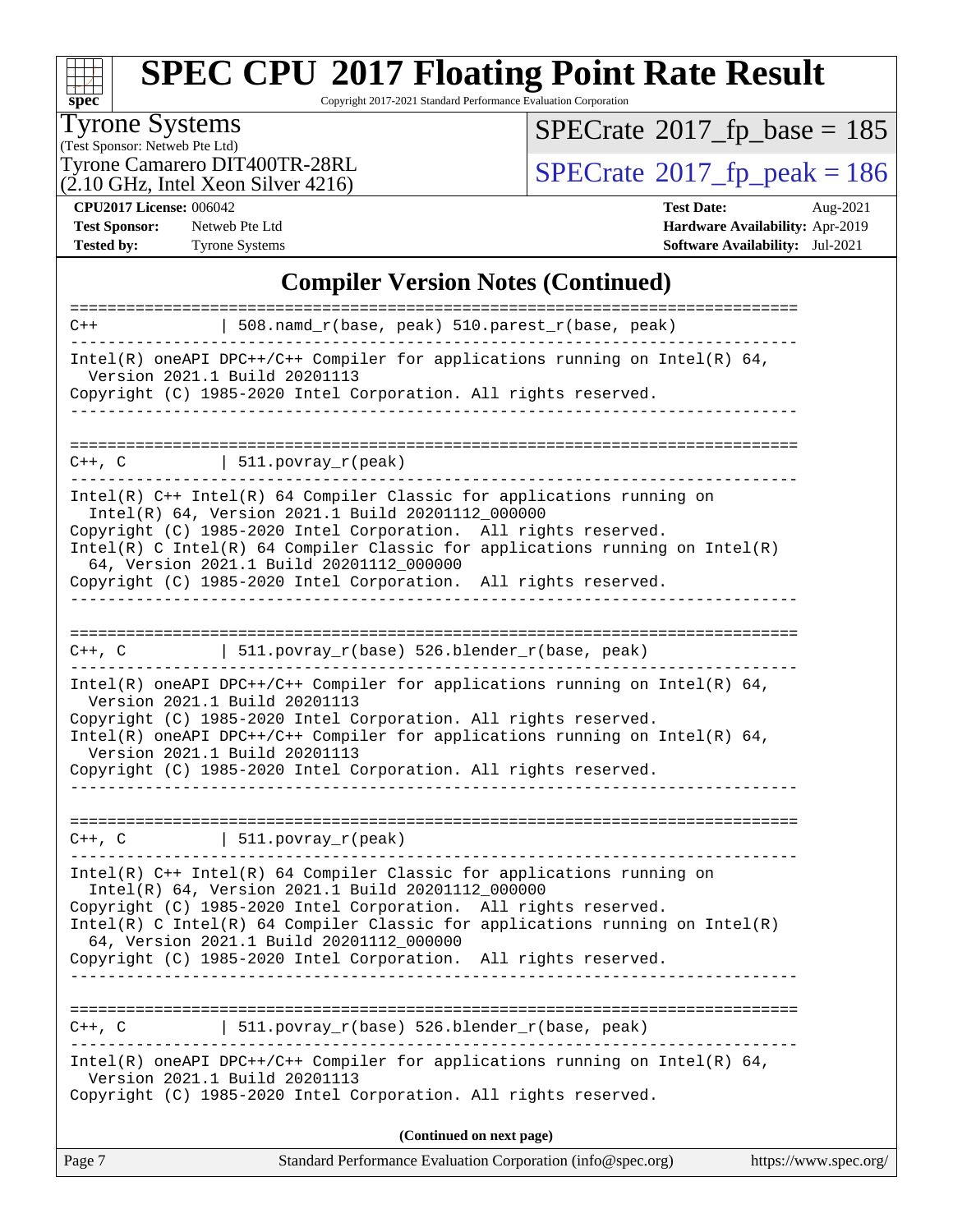

Copyright 2017-2021 Standard Performance Evaluation Corporation

#### Tyrone Systems

(Test Sponsor: Netweb Pte Ltd)  $(2.10 \text{ GHz}, \text{Intel Xeon Silver } 4216)$   $SPECrate$ <sup>®</sup>[2017\\_fp\\_base =](http://www.spec.org/auto/cpu2017/Docs/result-fields.html#SPECrate2017fpbase) 185

Tyrone Camarero DIT400TR-28RL  $(2.10 \text{ GHz})$  Intel Xeon Silver 4216)<br> $\big|$  [SPECrate](http://www.spec.org/auto/cpu2017/Docs/result-fields.html#SPECrate2017fppeak)®[2017\\_fp\\_peak = 1](http://www.spec.org/auto/cpu2017/Docs/result-fields.html#SPECrate2017fppeak)86

**[Test Sponsor:](http://www.spec.org/auto/cpu2017/Docs/result-fields.html#TestSponsor)** Netweb Pte Ltd **[Hardware Availability:](http://www.spec.org/auto/cpu2017/Docs/result-fields.html#HardwareAvailability)** Apr-2019 **[Tested by:](http://www.spec.org/auto/cpu2017/Docs/result-fields.html#Testedby)** Tyrone Systems **[Software Availability:](http://www.spec.org/auto/cpu2017/Docs/result-fields.html#SoftwareAvailability)** Jul-2021

**[CPU2017 License:](http://www.spec.org/auto/cpu2017/Docs/result-fields.html#CPU2017License)** 006042 **[Test Date:](http://www.spec.org/auto/cpu2017/Docs/result-fields.html#TestDate)** Aug-2021

#### **[Compiler Version Notes \(Continued\)](http://www.spec.org/auto/cpu2017/Docs/result-fields.html#CompilerVersionNotes)**

| Intel(R) oneAPI DPC++/C++ Compiler for applications running on Intel(R) $64$ ,<br>Version 2021.1 Build 20201113<br>Copyright (C) 1985-2020 Intel Corporation. All rights reserved.                                                                                                                                                                                                                                                                                                                                                                                           |
|------------------------------------------------------------------------------------------------------------------------------------------------------------------------------------------------------------------------------------------------------------------------------------------------------------------------------------------------------------------------------------------------------------------------------------------------------------------------------------------------------------------------------------------------------------------------------|
|                                                                                                                                                                                                                                                                                                                                                                                                                                                                                                                                                                              |
| $C++$ , C, Fortran   507.cactuBSSN_r(base, peak)                                                                                                                                                                                                                                                                                                                                                                                                                                                                                                                             |
| $Intel(R)$ oneAPI DPC++/C++ Compiler for applications running on Intel(R) 64,<br>Version 2021.1 Build 20201113<br>Copyright (C) 1985-2020 Intel Corporation. All rights reserved.<br>Intel(R) oneAPI DPC++/C++ Compiler for applications running on Intel(R) $64$ ,<br>Version 2021.1 Build 20201113<br>Copyright (C) 1985-2020 Intel Corporation. All rights reserved.<br>Intel(R) Fortran Intel(R) 64 Compiler Classic for applications running on<br>Intel(R) 64, Version 2021.1 Build 20201112_000000<br>Copyright (C) 1985-2020 Intel Corporation. All rights reserved. |
| 503.bwaves_r(base, peak) 549.fotonik3d_r(base, peak)<br>Fortran<br>554.roms_r(base, peak)                                                                                                                                                                                                                                                                                                                                                                                                                                                                                    |
| Intel(R) Fortran Intel(R) 64 Compiler Classic for applications running on<br>Intel(R) 64, Version 2021.1 Build 20201112_000000<br>Copyright (C) 1985-2020 Intel Corporation. All rights reserved.                                                                                                                                                                                                                                                                                                                                                                            |
| Fortran, $C$   521.wrf_r(peak)                                                                                                                                                                                                                                                                                                                                                                                                                                                                                                                                               |
| $Intel(R)$ Fortran Intel(R) 64 Compiler Classic for applications running on<br>Intel(R) 64, Version 2021.1 Build 20201112_000000<br>Copyright (C) 1985-2020 Intel Corporation. All rights reserved.<br>Intel(R) C Intel(R) 64 Compiler Classic for applications running on Intel(R)<br>64, Version 2021.1 Build 20201112_000000<br>Copyright (C) 1985-2020 Intel Corporation. All rights reserved.                                                                                                                                                                           |
| $ $ 521.wrf_r(base) 527.cam4_r(base, peak)<br>Fortran, C                                                                                                                                                                                                                                                                                                                                                                                                                                                                                                                     |
| $Intel(R)$ Fortran Intel(R) 64 Compiler Classic for applications running on<br>Intel(R) 64, Version 2021.1 Build 20201112_000000<br>Copyright (C) 1985-2020 Intel Corporation. All rights reserved.<br>Intel(R) oneAPI DPC++/C++ Compiler for applications running on Intel(R) $64$ ,<br>Version 2021.1 Build 20201113                                                                                                                                                                                                                                                       |
| (Continued on next page)                                                                                                                                                                                                                                                                                                                                                                                                                                                                                                                                                     |

|  | Page 8 | Standard Performance Evaluation Corporation (info@spec.org) | https://www.spec.org/ |
|--|--------|-------------------------------------------------------------|-----------------------|
|--|--------|-------------------------------------------------------------|-----------------------|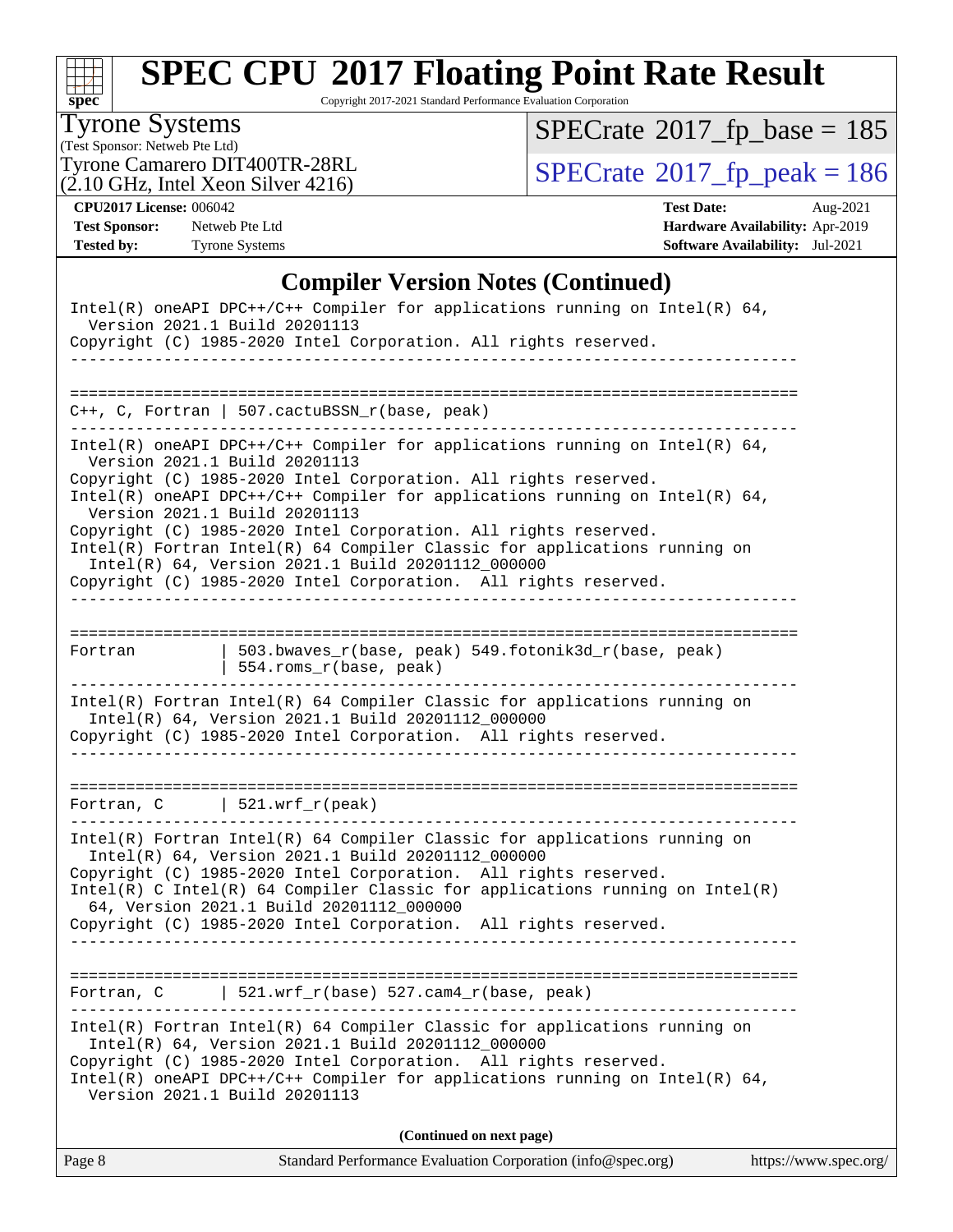

Copyright 2017-2021 Standard Performance Evaluation Corporation

### Tyrone Systems

(Test Sponsor: Netweb Pte Ltd) (2.10 GHz, Intel Xeon Silver 4216)  $SPECrate$ <sup>®</sup>[2017\\_fp\\_base =](http://www.spec.org/auto/cpu2017/Docs/result-fields.html#SPECrate2017fpbase) 185

Tyrone Camarero DIT400TR-28RL  $\begin{array}{c|c}\n\text{SPECrate} \textcirc 2017\_fp\_peak = 186 \\
\hline\n\end{array}$  $\begin{array}{c|c}\n\text{SPECrate} \textcirc 2017\_fp\_peak = 186 \\
\hline\n\end{array}$  $\begin{array}{c|c}\n\text{SPECrate} \textcirc 2017\_fp\_peak = 186 \\
\hline\n\end{array}$ 

**[CPU2017 License:](http://www.spec.org/auto/cpu2017/Docs/result-fields.html#CPU2017License)** 006042 **[Test Date:](http://www.spec.org/auto/cpu2017/Docs/result-fields.html#TestDate)** Aug-2021 **[Test Sponsor:](http://www.spec.org/auto/cpu2017/Docs/result-fields.html#TestSponsor)** Netweb Pte Ltd **[Hardware Availability:](http://www.spec.org/auto/cpu2017/Docs/result-fields.html#HardwareAvailability)** Apr-2019 **[Tested by:](http://www.spec.org/auto/cpu2017/Docs/result-fields.html#Testedby)** Tyrone Systems **[Software Availability:](http://www.spec.org/auto/cpu2017/Docs/result-fields.html#SoftwareAvailability)** Jul-2021

#### **[Compiler Version Notes \(Continued\)](http://www.spec.org/auto/cpu2017/Docs/result-fields.html#CompilerVersionNotes)**

| Copyright (C) 1985-2020 Intel Corporation. All rights reserved.                                                                                                                                                                                                                                                                                                                                    |
|----------------------------------------------------------------------------------------------------------------------------------------------------------------------------------------------------------------------------------------------------------------------------------------------------------------------------------------------------------------------------------------------------|
| Fortran, $C$   521.wrf_r(peak)                                                                                                                                                                                                                                                                                                                                                                     |
| $Intel(R)$ Fortran Intel(R) 64 Compiler Classic for applications running on<br>Intel(R) 64, Version 2021.1 Build 20201112_000000<br>Copyright (C) 1985-2020 Intel Corporation. All rights reserved.<br>Intel(R) C Intel(R) 64 Compiler Classic for applications running on Intel(R)<br>64, Version 2021.1 Build 20201112 000000<br>Copyright (C) 1985-2020 Intel Corporation. All rights reserved. |
| Fortran, C   521.wrf_r(base) 527.cam4_r(base, peak)                                                                                                                                                                                                                                                                                                                                                |
| $Intel(R)$ Fortran Intel(R) 64 Compiler Classic for applications running on<br>Intel(R) 64, Version 2021.1 Build 20201112_000000<br>Copyright (C) 1985-2020 Intel Corporation. All rights reserved.<br>Intel(R) oneAPI DPC++/C++ Compiler for applications running on Intel(R) $64$ ,<br>Version 2021.1 Build 20201113<br>Copyright (C) 1985-2020 Intel Corporation. All rights reserved.          |

### **[Base Compiler Invocation](http://www.spec.org/auto/cpu2017/Docs/result-fields.html#BaseCompilerInvocation)**

[C benchmarks](http://www.spec.org/auto/cpu2017/Docs/result-fields.html#Cbenchmarks): [icx](http://www.spec.org/cpu2017/results/res2021q3/cpu2017-20210824-28885.flags.html#user_CCbase_intel_icx_fe2d28d19ae2a5db7c42fe0f2a2aed77cb715edd4aeb23434404a8be6683fe239869bb6ca8154ca98265c2e3b9226a719a0efe2953a4a7018c379b7010ccf087)

[C++ benchmarks:](http://www.spec.org/auto/cpu2017/Docs/result-fields.html#CXXbenchmarks) [icpx](http://www.spec.org/cpu2017/results/res2021q3/cpu2017-20210824-28885.flags.html#user_CXXbase_intel_icpx_1e918ed14c436bf4b9b7c8bcdd51d4539fc71b3df010bd1e9f8732d9c34c2b2914e48204a846820f3c0ebb4095dea797a5c30b458ac0b6dffac65d78f781f5ca)

[Fortran benchmarks](http://www.spec.org/auto/cpu2017/Docs/result-fields.html#Fortranbenchmarks): [ifort](http://www.spec.org/cpu2017/results/res2021q3/cpu2017-20210824-28885.flags.html#user_FCbase_intel_ifort_8111460550e3ca792625aed983ce982f94888b8b503583aa7ba2b8303487b4d8a21a13e7191a45c5fd58ff318f48f9492884d4413fa793fd88dd292cad7027ca)

[Benchmarks using both Fortran and C](http://www.spec.org/auto/cpu2017/Docs/result-fields.html#BenchmarksusingbothFortranandC): [ifort](http://www.spec.org/cpu2017/results/res2021q3/cpu2017-20210824-28885.flags.html#user_CC_FCbase_intel_ifort_8111460550e3ca792625aed983ce982f94888b8b503583aa7ba2b8303487b4d8a21a13e7191a45c5fd58ff318f48f9492884d4413fa793fd88dd292cad7027ca) [icx](http://www.spec.org/cpu2017/results/res2021q3/cpu2017-20210824-28885.flags.html#user_CC_FCbase_intel_icx_fe2d28d19ae2a5db7c42fe0f2a2aed77cb715edd4aeb23434404a8be6683fe239869bb6ca8154ca98265c2e3b9226a719a0efe2953a4a7018c379b7010ccf087)

[Benchmarks using both C and C++](http://www.spec.org/auto/cpu2017/Docs/result-fields.html#BenchmarksusingbothCandCXX): [icpx](http://www.spec.org/cpu2017/results/res2021q3/cpu2017-20210824-28885.flags.html#user_CC_CXXbase_intel_icpx_1e918ed14c436bf4b9b7c8bcdd51d4539fc71b3df010bd1e9f8732d9c34c2b2914e48204a846820f3c0ebb4095dea797a5c30b458ac0b6dffac65d78f781f5ca) [icx](http://www.spec.org/cpu2017/results/res2021q3/cpu2017-20210824-28885.flags.html#user_CC_CXXbase_intel_icx_fe2d28d19ae2a5db7c42fe0f2a2aed77cb715edd4aeb23434404a8be6683fe239869bb6ca8154ca98265c2e3b9226a719a0efe2953a4a7018c379b7010ccf087)

[Benchmarks using Fortran, C, and C++:](http://www.spec.org/auto/cpu2017/Docs/result-fields.html#BenchmarksusingFortranCandCXX) [icpx](http://www.spec.org/cpu2017/results/res2021q3/cpu2017-20210824-28885.flags.html#user_CC_CXX_FCbase_intel_icpx_1e918ed14c436bf4b9b7c8bcdd51d4539fc71b3df010bd1e9f8732d9c34c2b2914e48204a846820f3c0ebb4095dea797a5c30b458ac0b6dffac65d78f781f5ca) [icx](http://www.spec.org/cpu2017/results/res2021q3/cpu2017-20210824-28885.flags.html#user_CC_CXX_FCbase_intel_icx_fe2d28d19ae2a5db7c42fe0f2a2aed77cb715edd4aeb23434404a8be6683fe239869bb6ca8154ca98265c2e3b9226a719a0efe2953a4a7018c379b7010ccf087) [ifort](http://www.spec.org/cpu2017/results/res2021q3/cpu2017-20210824-28885.flags.html#user_CC_CXX_FCbase_intel_ifort_8111460550e3ca792625aed983ce982f94888b8b503583aa7ba2b8303487b4d8a21a13e7191a45c5fd58ff318f48f9492884d4413fa793fd88dd292cad7027ca)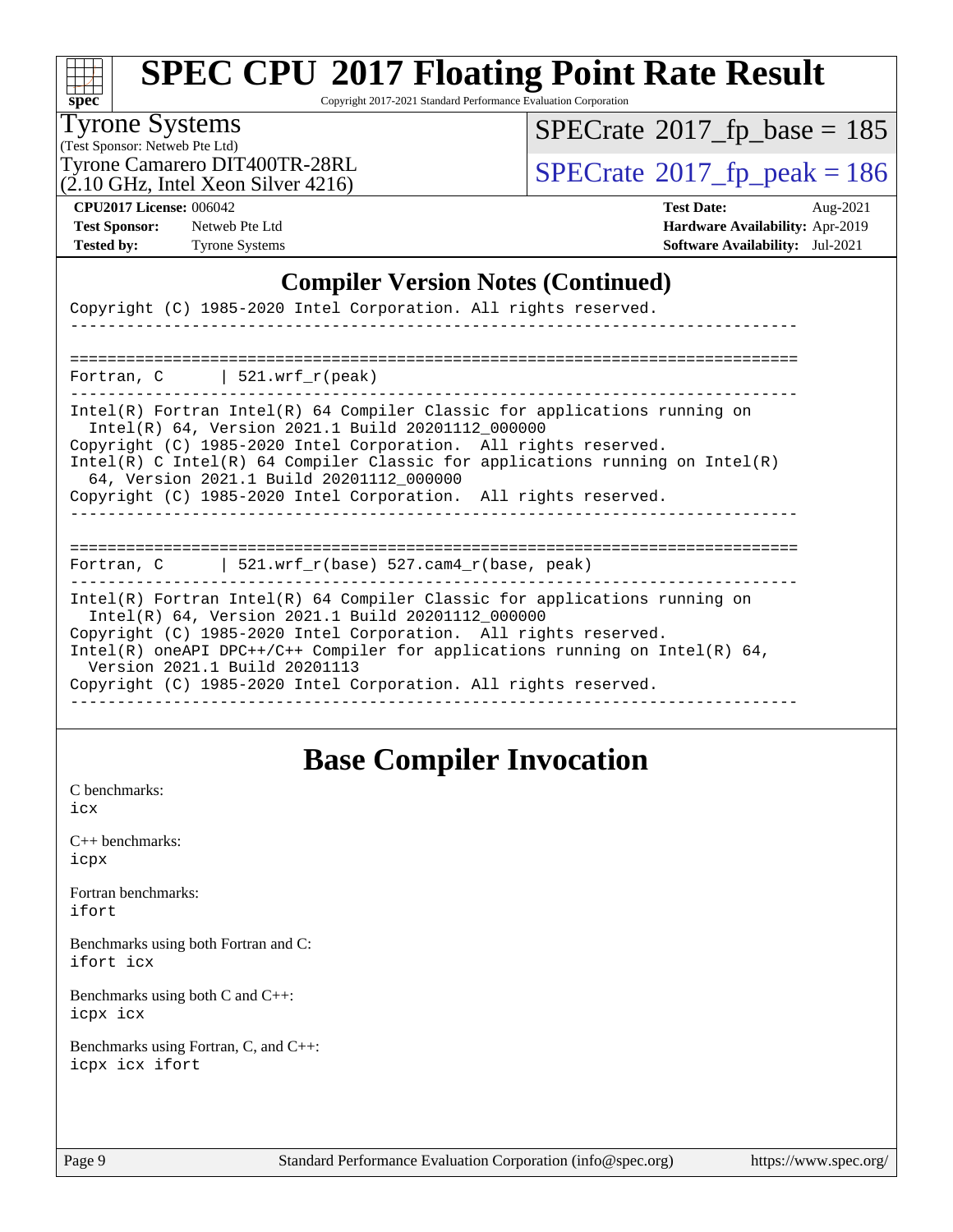

Copyright 2017-2021 Standard Performance Evaluation Corporation

#### Tyrone Systems

(Test Sponsor: Netweb Pte Ltd)

 $SPECTate$ <sup>®</sup>[2017\\_fp\\_base =](http://www.spec.org/auto/cpu2017/Docs/result-fields.html#SPECrate2017fpbase) 185

 $(2.10 \text{ GHz}, \text{Intel Xeon Silver } 4216)$ 

**[Test Sponsor:](http://www.spec.org/auto/cpu2017/Docs/result-fields.html#TestSponsor)** Netweb Pte Ltd **[Hardware Availability:](http://www.spec.org/auto/cpu2017/Docs/result-fields.html#HardwareAvailability)** Apr-2019

Tyrone Camarero DIT400TR-28RL  $\begin{array}{c|c}\n\text{SPECrate} \textcirc 2017\_fp\_peak = 186 \\
\hline\n\end{array}$  $\begin{array}{c|c}\n\text{SPECrate} \textcirc 2017\_fp\_peak = 186 \\
\hline\n\end{array}$  $\begin{array}{c|c}\n\text{SPECrate} \textcirc 2017\_fp\_peak = 186 \\
\hline\n\end{array}$ 

**[CPU2017 License:](http://www.spec.org/auto/cpu2017/Docs/result-fields.html#CPU2017License)** 006042 **[Test Date:](http://www.spec.org/auto/cpu2017/Docs/result-fields.html#TestDate)** Aug-2021 **[Tested by:](http://www.spec.org/auto/cpu2017/Docs/result-fields.html#Testedby)** Tyrone Systems **[Software Availability:](http://www.spec.org/auto/cpu2017/Docs/result-fields.html#SoftwareAvailability)** Jul-2021

### **[Base Portability Flags](http://www.spec.org/auto/cpu2017/Docs/result-fields.html#BasePortabilityFlags)**

 503.bwaves\_r: [-DSPEC\\_LP64](http://www.spec.org/cpu2017/results/res2021q3/cpu2017-20210824-28885.flags.html#suite_basePORTABILITY503_bwaves_r_DSPEC_LP64) 507.cactuBSSN\_r: [-DSPEC\\_LP64](http://www.spec.org/cpu2017/results/res2021q3/cpu2017-20210824-28885.flags.html#suite_basePORTABILITY507_cactuBSSN_r_DSPEC_LP64) 508.namd\_r: [-DSPEC\\_LP64](http://www.spec.org/cpu2017/results/res2021q3/cpu2017-20210824-28885.flags.html#suite_basePORTABILITY508_namd_r_DSPEC_LP64) 510.parest\_r: [-DSPEC\\_LP64](http://www.spec.org/cpu2017/results/res2021q3/cpu2017-20210824-28885.flags.html#suite_basePORTABILITY510_parest_r_DSPEC_LP64) 511.povray\_r: [-DSPEC\\_LP64](http://www.spec.org/cpu2017/results/res2021q3/cpu2017-20210824-28885.flags.html#suite_basePORTABILITY511_povray_r_DSPEC_LP64) 519.lbm\_r: [-DSPEC\\_LP64](http://www.spec.org/cpu2017/results/res2021q3/cpu2017-20210824-28885.flags.html#suite_basePORTABILITY519_lbm_r_DSPEC_LP64) 521.wrf\_r: [-DSPEC\\_LP64](http://www.spec.org/cpu2017/results/res2021q3/cpu2017-20210824-28885.flags.html#suite_basePORTABILITY521_wrf_r_DSPEC_LP64) [-DSPEC\\_CASE\\_FLAG](http://www.spec.org/cpu2017/results/res2021q3/cpu2017-20210824-28885.flags.html#b521.wrf_r_baseCPORTABILITY_DSPEC_CASE_FLAG) [-convert big\\_endian](http://www.spec.org/cpu2017/results/res2021q3/cpu2017-20210824-28885.flags.html#user_baseFPORTABILITY521_wrf_r_convert_big_endian_c3194028bc08c63ac5d04de18c48ce6d347e4e562e8892b8bdbdc0214820426deb8554edfa529a3fb25a586e65a3d812c835984020483e7e73212c4d31a38223) 526.blender\_r: [-DSPEC\\_LP64](http://www.spec.org/cpu2017/results/res2021q3/cpu2017-20210824-28885.flags.html#suite_basePORTABILITY526_blender_r_DSPEC_LP64) [-DSPEC\\_LINUX](http://www.spec.org/cpu2017/results/res2021q3/cpu2017-20210824-28885.flags.html#b526.blender_r_baseCPORTABILITY_DSPEC_LINUX) [-funsigned-char](http://www.spec.org/cpu2017/results/res2021q3/cpu2017-20210824-28885.flags.html#user_baseCPORTABILITY526_blender_r_force_uchar_40c60f00ab013830e2dd6774aeded3ff59883ba5a1fc5fc14077f794d777847726e2a5858cbc7672e36e1b067e7e5c1d9a74f7176df07886a243d7cc18edfe67) 527.cam4\_r: [-DSPEC\\_LP64](http://www.spec.org/cpu2017/results/res2021q3/cpu2017-20210824-28885.flags.html#suite_basePORTABILITY527_cam4_r_DSPEC_LP64) [-DSPEC\\_CASE\\_FLAG](http://www.spec.org/cpu2017/results/res2021q3/cpu2017-20210824-28885.flags.html#b527.cam4_r_baseCPORTABILITY_DSPEC_CASE_FLAG) 538.imagick\_r: [-DSPEC\\_LP64](http://www.spec.org/cpu2017/results/res2021q3/cpu2017-20210824-28885.flags.html#suite_basePORTABILITY538_imagick_r_DSPEC_LP64) 544.nab\_r: [-DSPEC\\_LP64](http://www.spec.org/cpu2017/results/res2021q3/cpu2017-20210824-28885.flags.html#suite_basePORTABILITY544_nab_r_DSPEC_LP64) 549.fotonik3d\_r: [-DSPEC\\_LP64](http://www.spec.org/cpu2017/results/res2021q3/cpu2017-20210824-28885.flags.html#suite_basePORTABILITY549_fotonik3d_r_DSPEC_LP64) 554.roms\_r: [-DSPEC\\_LP64](http://www.spec.org/cpu2017/results/res2021q3/cpu2017-20210824-28885.flags.html#suite_basePORTABILITY554_roms_r_DSPEC_LP64)

### **[Base Optimization Flags](http://www.spec.org/auto/cpu2017/Docs/result-fields.html#BaseOptimizationFlags)**

[C benchmarks](http://www.spec.org/auto/cpu2017/Docs/result-fields.html#Cbenchmarks):

[-w](http://www.spec.org/cpu2017/results/res2021q3/cpu2017-20210824-28885.flags.html#user_CCbase_supress_warning_66fb2c4e5c1dd10f38bdd29623979399e5ae75ae6e5453792d82ef66afed381df4a8602f92cac8d2ea0fffa7b93b4b1ccb9ecad4af01c9b2fe338b2082ae3859) [-std=c11](http://www.spec.org/cpu2017/results/res2021q3/cpu2017-20210824-28885.flags.html#user_CCbase_std-icc-std_0e1c27790398a4642dfca32ffe6c27b5796f9c2d2676156f2e42c9c44eaad0c049b1cdb667a270c34d979996257aeb8fc440bfb01818dbc9357bd9d174cb8524) [-m64](http://www.spec.org/cpu2017/results/res2021q3/cpu2017-20210824-28885.flags.html#user_CCbase_m64-icc) [-Wl,-z,muldefs](http://www.spec.org/cpu2017/results/res2021q3/cpu2017-20210824-28885.flags.html#user_CCbase_link_force_multiple1_b4cbdb97b34bdee9ceefcfe54f4c8ea74255f0b02a4b23e853cdb0e18eb4525ac79b5a88067c842dd0ee6996c24547a27a4b99331201badda8798ef8a743f577) [-xCORE-AVX512](http://www.spec.org/cpu2017/results/res2021q3/cpu2017-20210824-28885.flags.html#user_CCbase_f-xCORE-AVX512) [-Ofast](http://www.spec.org/cpu2017/results/res2021q3/cpu2017-20210824-28885.flags.html#user_CCbase_f-Ofast) [-ffast-math](http://www.spec.org/cpu2017/results/res2021q3/cpu2017-20210824-28885.flags.html#user_CCbase_f-ffast-math) [-flto](http://www.spec.org/cpu2017/results/res2021q3/cpu2017-20210824-28885.flags.html#user_CCbase_f-flto) [-mfpmath=sse](http://www.spec.org/cpu2017/results/res2021q3/cpu2017-20210824-28885.flags.html#user_CCbase_f-mfpmath_70eb8fac26bde974f8ab713bc9086c5621c0b8d2f6c86f38af0bd7062540daf19db5f3a066d8c6684be05d84c9b6322eb3b5be6619d967835195b93d6c02afa1) [-funroll-loops](http://www.spec.org/cpu2017/results/res2021q3/cpu2017-20210824-28885.flags.html#user_CCbase_f-funroll-loops) [-qopt-mem-layout-trans=4](http://www.spec.org/cpu2017/results/res2021q3/cpu2017-20210824-28885.flags.html#user_CCbase_f-qopt-mem-layout-trans_fa39e755916c150a61361b7846f310bcdf6f04e385ef281cadf3647acec3f0ae266d1a1d22d972a7087a248fd4e6ca390a3634700869573d231a252c784941a8) [-mbranches-within-32B-boundaries](http://www.spec.org/cpu2017/results/res2021q3/cpu2017-20210824-28885.flags.html#user_CCbase_f-mbranches-within-32B-boundaries) [-ljemalloc](http://www.spec.org/cpu2017/results/res2021q3/cpu2017-20210824-28885.flags.html#user_CCbase_jemalloc_link_lib_d1249b907c500fa1c0672f44f562e3d0f79738ae9e3c4a9c376d49f265a04b9c99b167ecedbf6711b3085be911c67ff61f150a17b3472be731631ba4d0471706) [-L/usr/local/je5.0.1-64/lib](http://www.spec.org/cpu2017/results/res2021q3/cpu2017-20210824-28885.flags.html#user_CCbase_jemalloc_link_path64_4b10a636b7bce113509b17f3bd0d6226c5fb2346b9178c2d0232c14f04ab830f976640479e5c33dc2bcbbdad86ecfb6634cbbd4418746f06f368b512fced5394)

[C++ benchmarks:](http://www.spec.org/auto/cpu2017/Docs/result-fields.html#CXXbenchmarks)

```
-w -m64 -Wl,-z,muldefs -xCORE-AVX512 -Ofast -ffast-math -flto
-mfpmath=sse -funroll-loops -qopt-mem-layout-trans=4
-mbranches-within-32B-boundaries -ljemalloc -L/usr/local/je5.0.1-64/lib
```
[Fortran benchmarks](http://www.spec.org/auto/cpu2017/Docs/result-fields.html#Fortranbenchmarks):

```
-w -m64 -Wl,-z,muldefs -xCORE-AVX512 -O3 -ipo -no-prec-div
-qopt-prefetch -ffinite-math-only
-qopt-multiple-gather-scatter-by-shuffles -qopt-mem-layout-trans=4
-nostandard-realloc-lhs -align array32byte -auto
-mbranches-within-32B-boundaries -ljemalloc -L/usr/local/je5.0.1-64/lib
```
[Benchmarks using both Fortran and C](http://www.spec.org/auto/cpu2017/Docs/result-fields.html#BenchmarksusingbothFortranandC):

```
-w-m64-Wl,-z,muldefs-xCORE-AVX512-Ofast-ffast-math
-flto -mfpmath=sse -funroll-loops -qopt-mem-layout-trans=4 -O3 -ipo
-no-prec-div -qopt-prefetch -ffinite-math-only
-qopt-multiple-gather-scatter-by-shuffles
-mbranches-within-32B-boundaries -nostandard-realloc-lhs
-align array32byte -auto -ljemalloc -L/usr/local/je5.0.1-64/lib
```
[Benchmarks using both C and C++](http://www.spec.org/auto/cpu2017/Docs/result-fields.html#BenchmarksusingbothCandCXX):

```
-w -m64 -std=c11 -Wl,-z,muldefs -xCORE-AVX512 -Ofast -ffast-math
-flto -mfpmath=sse -funroll-loops -qopt-mem-layout-trans=4
```
**(Continued on next page)**

| Page 10 | Standard Performance Evaluation Corporation (info@spec.org) | https://www.spec.org/ |
|---------|-------------------------------------------------------------|-----------------------|
|         |                                                             |                       |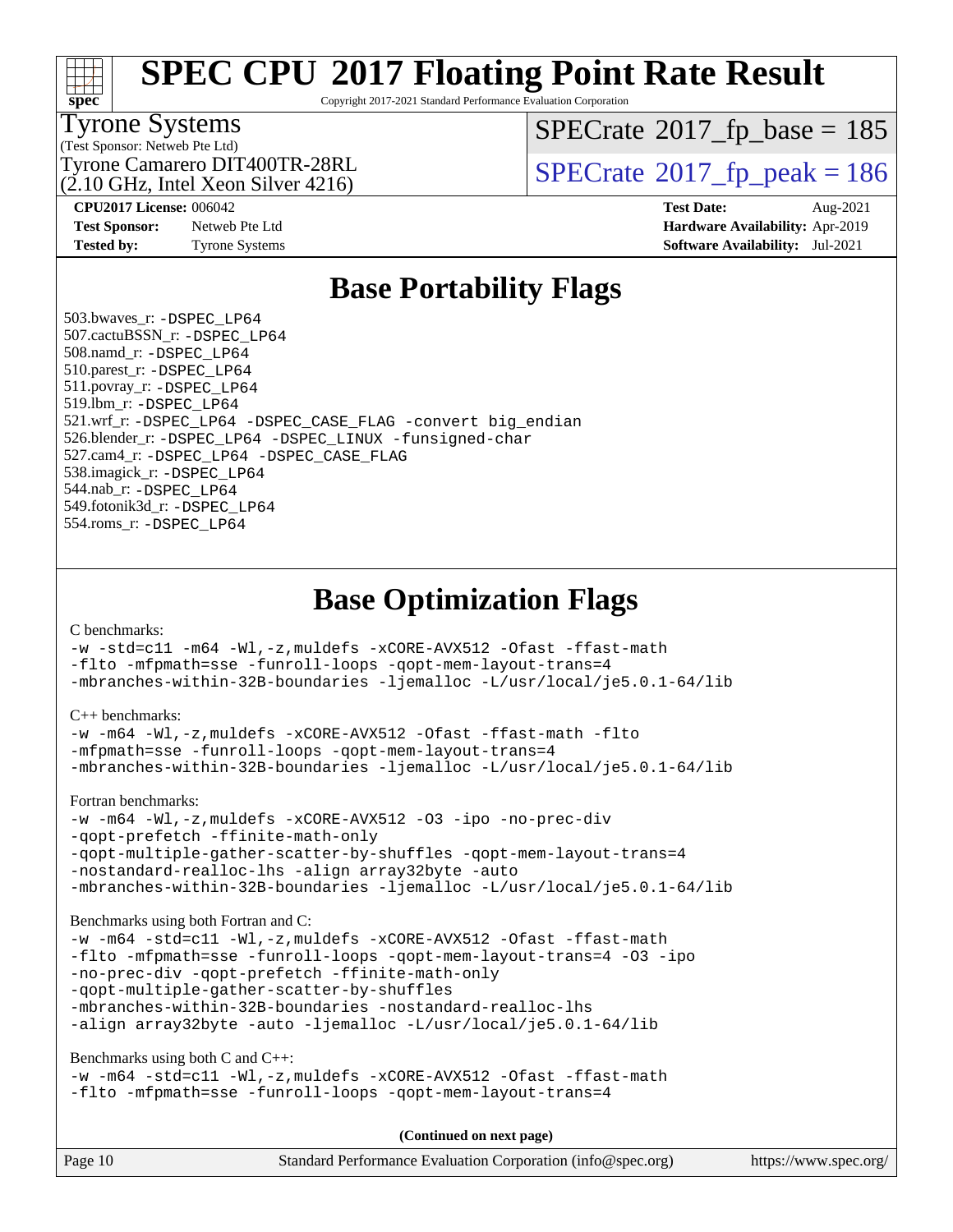

Copyright 2017-2021 Standard Performance Evaluation Corporation

#### Tyrone Systems

(Test Sponsor: Netweb Pte Ltd)

(2.10 GHz, Intel Xeon Silver 4216)

 $SPECTate$ <sup>®</sup>[2017\\_fp\\_base =](http://www.spec.org/auto/cpu2017/Docs/result-fields.html#SPECrate2017fpbase) 185

Tyrone Camarero DIT400TR-28RL  $\begin{array}{c|c}\n\text{SPECrate} \textcirc 2017\_fp\_peak = 186 \\
\hline\n\end{array}$  $\begin{array}{c|c}\n\text{SPECrate} \textcirc 2017\_fp\_peak = 186 \\
\hline\n\end{array}$  $\begin{array}{c|c}\n\text{SPECrate} \textcirc 2017\_fp\_peak = 186 \\
\hline\n\end{array}$ 

**[Test Sponsor:](http://www.spec.org/auto/cpu2017/Docs/result-fields.html#TestSponsor)** Netweb Pte Ltd **[Hardware Availability:](http://www.spec.org/auto/cpu2017/Docs/result-fields.html#HardwareAvailability)** Apr-2019 **[Tested by:](http://www.spec.org/auto/cpu2017/Docs/result-fields.html#Testedby)** Tyrone Systems **[Software Availability:](http://www.spec.org/auto/cpu2017/Docs/result-fields.html#SoftwareAvailability)** Jul-2021

**[CPU2017 License:](http://www.spec.org/auto/cpu2017/Docs/result-fields.html#CPU2017License)** 006042 **[Test Date:](http://www.spec.org/auto/cpu2017/Docs/result-fields.html#TestDate)** Aug-2021

### **[Base Optimization Flags \(Continued\)](http://www.spec.org/auto/cpu2017/Docs/result-fields.html#BaseOptimizationFlags)**

[Benchmarks using both C and C++](http://www.spec.org/auto/cpu2017/Docs/result-fields.html#BenchmarksusingbothCandCXX) (continued): [-mbranches-within-32B-boundaries](http://www.spec.org/cpu2017/results/res2021q3/cpu2017-20210824-28885.flags.html#user_CC_CXXbase_f-mbranches-within-32B-boundaries) [-ljemalloc](http://www.spec.org/cpu2017/results/res2021q3/cpu2017-20210824-28885.flags.html#user_CC_CXXbase_jemalloc_link_lib_d1249b907c500fa1c0672f44f562e3d0f79738ae9e3c4a9c376d49f265a04b9c99b167ecedbf6711b3085be911c67ff61f150a17b3472be731631ba4d0471706) [-L/usr/local/je5.0.1-64/lib](http://www.spec.org/cpu2017/results/res2021q3/cpu2017-20210824-28885.flags.html#user_CC_CXXbase_jemalloc_link_path64_4b10a636b7bce113509b17f3bd0d6226c5fb2346b9178c2d0232c14f04ab830f976640479e5c33dc2bcbbdad86ecfb6634cbbd4418746f06f368b512fced5394) [Benchmarks using Fortran, C, and C++:](http://www.spec.org/auto/cpu2017/Docs/result-fields.html#BenchmarksusingFortranCandCXX) [-w](http://www.spec.org/cpu2017/results/res2021q3/cpu2017-20210824-28885.flags.html#user_CC_CXX_FCbase_supress_warning_66fb2c4e5c1dd10f38bdd29623979399e5ae75ae6e5453792d82ef66afed381df4a8602f92cac8d2ea0fffa7b93b4b1ccb9ecad4af01c9b2fe338b2082ae3859) [-m64](http://www.spec.org/cpu2017/results/res2021q3/cpu2017-20210824-28885.flags.html#user_CC_CXX_FCbase_m64-icc) [-std=c11](http://www.spec.org/cpu2017/results/res2021q3/cpu2017-20210824-28885.flags.html#user_CC_CXX_FCbase_std-icc-std_0e1c27790398a4642dfca32ffe6c27b5796f9c2d2676156f2e42c9c44eaad0c049b1cdb667a270c34d979996257aeb8fc440bfb01818dbc9357bd9d174cb8524) [-Wl,-z,muldefs](http://www.spec.org/cpu2017/results/res2021q3/cpu2017-20210824-28885.flags.html#user_CC_CXX_FCbase_link_force_multiple1_b4cbdb97b34bdee9ceefcfe54f4c8ea74255f0b02a4b23e853cdb0e18eb4525ac79b5a88067c842dd0ee6996c24547a27a4b99331201badda8798ef8a743f577) [-xCORE-AVX512](http://www.spec.org/cpu2017/results/res2021q3/cpu2017-20210824-28885.flags.html#user_CC_CXX_FCbase_f-xCORE-AVX512) [-Ofast](http://www.spec.org/cpu2017/results/res2021q3/cpu2017-20210824-28885.flags.html#user_CC_CXX_FCbase_f-Ofast) [-ffast-math](http://www.spec.org/cpu2017/results/res2021q3/cpu2017-20210824-28885.flags.html#user_CC_CXX_FCbase_f-ffast-math) [-flto](http://www.spec.org/cpu2017/results/res2021q3/cpu2017-20210824-28885.flags.html#user_CC_CXX_FCbase_f-flto) [-mfpmath=sse](http://www.spec.org/cpu2017/results/res2021q3/cpu2017-20210824-28885.flags.html#user_CC_CXX_FCbase_f-mfpmath_70eb8fac26bde974f8ab713bc9086c5621c0b8d2f6c86f38af0bd7062540daf19db5f3a066d8c6684be05d84c9b6322eb3b5be6619d967835195b93d6c02afa1) [-funroll-loops](http://www.spec.org/cpu2017/results/res2021q3/cpu2017-20210824-28885.flags.html#user_CC_CXX_FCbase_f-funroll-loops) [-qopt-mem-layout-trans=4](http://www.spec.org/cpu2017/results/res2021q3/cpu2017-20210824-28885.flags.html#user_CC_CXX_FCbase_f-qopt-mem-layout-trans_fa39e755916c150a61361b7846f310bcdf6f04e385ef281cadf3647acec3f0ae266d1a1d22d972a7087a248fd4e6ca390a3634700869573d231a252c784941a8) [-O3](http://www.spec.org/cpu2017/results/res2021q3/cpu2017-20210824-28885.flags.html#user_CC_CXX_FCbase_f-O3) [-no-prec-div](http://www.spec.org/cpu2017/results/res2021q3/cpu2017-20210824-28885.flags.html#user_CC_CXX_FCbase_f-no-prec-div) [-qopt-prefetch](http://www.spec.org/cpu2017/results/res2021q3/cpu2017-20210824-28885.flags.html#user_CC_CXX_FCbase_f-qopt-prefetch) [-ffinite-math-only](http://www.spec.org/cpu2017/results/res2021q3/cpu2017-20210824-28885.flags.html#user_CC_CXX_FCbase_f_finite_math_only_cb91587bd2077682c4b38af759c288ed7c732db004271a9512da14a4f8007909a5f1427ecbf1a0fb78ff2a814402c6114ac565ca162485bbcae155b5e4258871) [-qopt-multiple-gather-scatter-by-shuffles](http://www.spec.org/cpu2017/results/res2021q3/cpu2017-20210824-28885.flags.html#user_CC_CXX_FCbase_f-qopt-multiple-gather-scatter-by-shuffles)

[-mbranches-within-32B-boundaries](http://www.spec.org/cpu2017/results/res2021q3/cpu2017-20210824-28885.flags.html#user_CC_CXX_FCbase_f-mbranches-within-32B-boundaries) [-nostandard-realloc-lhs](http://www.spec.org/cpu2017/results/res2021q3/cpu2017-20210824-28885.flags.html#user_CC_CXX_FCbase_f_2003_std_realloc_82b4557e90729c0f113870c07e44d33d6f5a304b4f63d4c15d2d0f1fab99f5daaed73bdb9275d9ae411527f28b936061aa8b9c8f2d63842963b95c9dd6426b8a)

[-align array32byte](http://www.spec.org/cpu2017/results/res2021q3/cpu2017-20210824-28885.flags.html#user_CC_CXX_FCbase_align_array32byte_b982fe038af199962ba9a80c053b8342c548c85b40b8e86eb3cc33dee0d7986a4af373ac2d51c3f7cf710a18d62fdce2948f201cd044323541f22fc0fffc51b6) [-auto](http://www.spec.org/cpu2017/results/res2021q3/cpu2017-20210824-28885.flags.html#user_CC_CXX_FCbase_f-auto) [-ljemalloc](http://www.spec.org/cpu2017/results/res2021q3/cpu2017-20210824-28885.flags.html#user_CC_CXX_FCbase_jemalloc_link_lib_d1249b907c500fa1c0672f44f562e3d0f79738ae9e3c4a9c376d49f265a04b9c99b167ecedbf6711b3085be911c67ff61f150a17b3472be731631ba4d0471706) [-L/usr/local/je5.0.1-64/lib](http://www.spec.org/cpu2017/results/res2021q3/cpu2017-20210824-28885.flags.html#user_CC_CXX_FCbase_jemalloc_link_path64_4b10a636b7bce113509b17f3bd0d6226c5fb2346b9178c2d0232c14f04ab830f976640479e5c33dc2bcbbdad86ecfb6634cbbd4418746f06f368b512fced5394)

### **[Peak Compiler Invocation](http://www.spec.org/auto/cpu2017/Docs/result-fields.html#PeakCompilerInvocation)**

[C benchmarks](http://www.spec.org/auto/cpu2017/Docs/result-fields.html#Cbenchmarks):

[icx](http://www.spec.org/cpu2017/results/res2021q3/cpu2017-20210824-28885.flags.html#user_CCpeak_intel_icx_fe2d28d19ae2a5db7c42fe0f2a2aed77cb715edd4aeb23434404a8be6683fe239869bb6ca8154ca98265c2e3b9226a719a0efe2953a4a7018c379b7010ccf087)

[C++ benchmarks:](http://www.spec.org/auto/cpu2017/Docs/result-fields.html#CXXbenchmarks) [icpx](http://www.spec.org/cpu2017/results/res2021q3/cpu2017-20210824-28885.flags.html#user_CXXpeak_intel_icpx_1e918ed14c436bf4b9b7c8bcdd51d4539fc71b3df010bd1e9f8732d9c34c2b2914e48204a846820f3c0ebb4095dea797a5c30b458ac0b6dffac65d78f781f5ca)

[Fortran benchmarks](http://www.spec.org/auto/cpu2017/Docs/result-fields.html#Fortranbenchmarks): [ifort](http://www.spec.org/cpu2017/results/res2021q3/cpu2017-20210824-28885.flags.html#user_FCpeak_intel_ifort_8111460550e3ca792625aed983ce982f94888b8b503583aa7ba2b8303487b4d8a21a13e7191a45c5fd58ff318f48f9492884d4413fa793fd88dd292cad7027ca)

[Benchmarks using both Fortran and C](http://www.spec.org/auto/cpu2017/Docs/result-fields.html#BenchmarksusingbothFortranandC):

521.wrf\_r: [ifort](http://www.spec.org/cpu2017/results/res2021q3/cpu2017-20210824-28885.flags.html#user_peakFCLD521_wrf_r_intel_ifort_8111460550e3ca792625aed983ce982f94888b8b503583aa7ba2b8303487b4d8a21a13e7191a45c5fd58ff318f48f9492884d4413fa793fd88dd292cad7027ca) [icc](http://www.spec.org/cpu2017/results/res2021q3/cpu2017-20210824-28885.flags.html#user_peakCC521_wrf_r_intel_icc_66fc1ee009f7361af1fbd72ca7dcefbb700085f36577c54f309893dd4ec40d12360134090235512931783d35fd58c0460139e722d5067c5574d8eaf2b3e37e92)

527.cam4\_r: [ifort](http://www.spec.org/cpu2017/results/res2021q3/cpu2017-20210824-28885.flags.html#user_peakFCLD527_cam4_r_intel_ifort_8111460550e3ca792625aed983ce982f94888b8b503583aa7ba2b8303487b4d8a21a13e7191a45c5fd58ff318f48f9492884d4413fa793fd88dd292cad7027ca) [icx](http://www.spec.org/cpu2017/results/res2021q3/cpu2017-20210824-28885.flags.html#user_peakCC527_cam4_r_intel_icx_fe2d28d19ae2a5db7c42fe0f2a2aed77cb715edd4aeb23434404a8be6683fe239869bb6ca8154ca98265c2e3b9226a719a0efe2953a4a7018c379b7010ccf087)

[Benchmarks using both C and C++](http://www.spec.org/auto/cpu2017/Docs/result-fields.html#BenchmarksusingbothCandCXX):

511.povray\_r: [icpc](http://www.spec.org/cpu2017/results/res2021q3/cpu2017-20210824-28885.flags.html#user_peakCXXLD511_povray_r_intel_icpc_c510b6838c7f56d33e37e94d029a35b4a7bccf4766a728ee175e80a419847e808290a9b78be685c44ab727ea267ec2f070ec5dc83b407c0218cded6866a35d07) [icc](http://www.spec.org/cpu2017/results/res2021q3/cpu2017-20210824-28885.flags.html#user_peakCC511_povray_r_intel_icc_66fc1ee009f7361af1fbd72ca7dcefbb700085f36577c54f309893dd4ec40d12360134090235512931783d35fd58c0460139e722d5067c5574d8eaf2b3e37e92)

526.blender\_r: [icpx](http://www.spec.org/cpu2017/results/res2021q3/cpu2017-20210824-28885.flags.html#user_peakCXXLD526_blender_r_intel_icpx_1e918ed14c436bf4b9b7c8bcdd51d4539fc71b3df010bd1e9f8732d9c34c2b2914e48204a846820f3c0ebb4095dea797a5c30b458ac0b6dffac65d78f781f5ca) [icx](http://www.spec.org/cpu2017/results/res2021q3/cpu2017-20210824-28885.flags.html#user_peakCC526_blender_r_intel_icx_fe2d28d19ae2a5db7c42fe0f2a2aed77cb715edd4aeb23434404a8be6683fe239869bb6ca8154ca98265c2e3b9226a719a0efe2953a4a7018c379b7010ccf087)

[Benchmarks using Fortran, C, and C++:](http://www.spec.org/auto/cpu2017/Docs/result-fields.html#BenchmarksusingFortranCandCXX) [icpx](http://www.spec.org/cpu2017/results/res2021q3/cpu2017-20210824-28885.flags.html#user_CC_CXX_FCpeak_intel_icpx_1e918ed14c436bf4b9b7c8bcdd51d4539fc71b3df010bd1e9f8732d9c34c2b2914e48204a846820f3c0ebb4095dea797a5c30b458ac0b6dffac65d78f781f5ca) [icx](http://www.spec.org/cpu2017/results/res2021q3/cpu2017-20210824-28885.flags.html#user_CC_CXX_FCpeak_intel_icx_fe2d28d19ae2a5db7c42fe0f2a2aed77cb715edd4aeb23434404a8be6683fe239869bb6ca8154ca98265c2e3b9226a719a0efe2953a4a7018c379b7010ccf087) [ifort](http://www.spec.org/cpu2017/results/res2021q3/cpu2017-20210824-28885.flags.html#user_CC_CXX_FCpeak_intel_ifort_8111460550e3ca792625aed983ce982f94888b8b503583aa7ba2b8303487b4d8a21a13e7191a45c5fd58ff318f48f9492884d4413fa793fd88dd292cad7027ca)

### **[Peak Portability Flags](http://www.spec.org/auto/cpu2017/Docs/result-fields.html#PeakPortabilityFlags)**

Same as Base Portability Flags

Page 11 Standard Performance Evaluation Corporation [\(info@spec.org\)](mailto:info@spec.org) <https://www.spec.org/>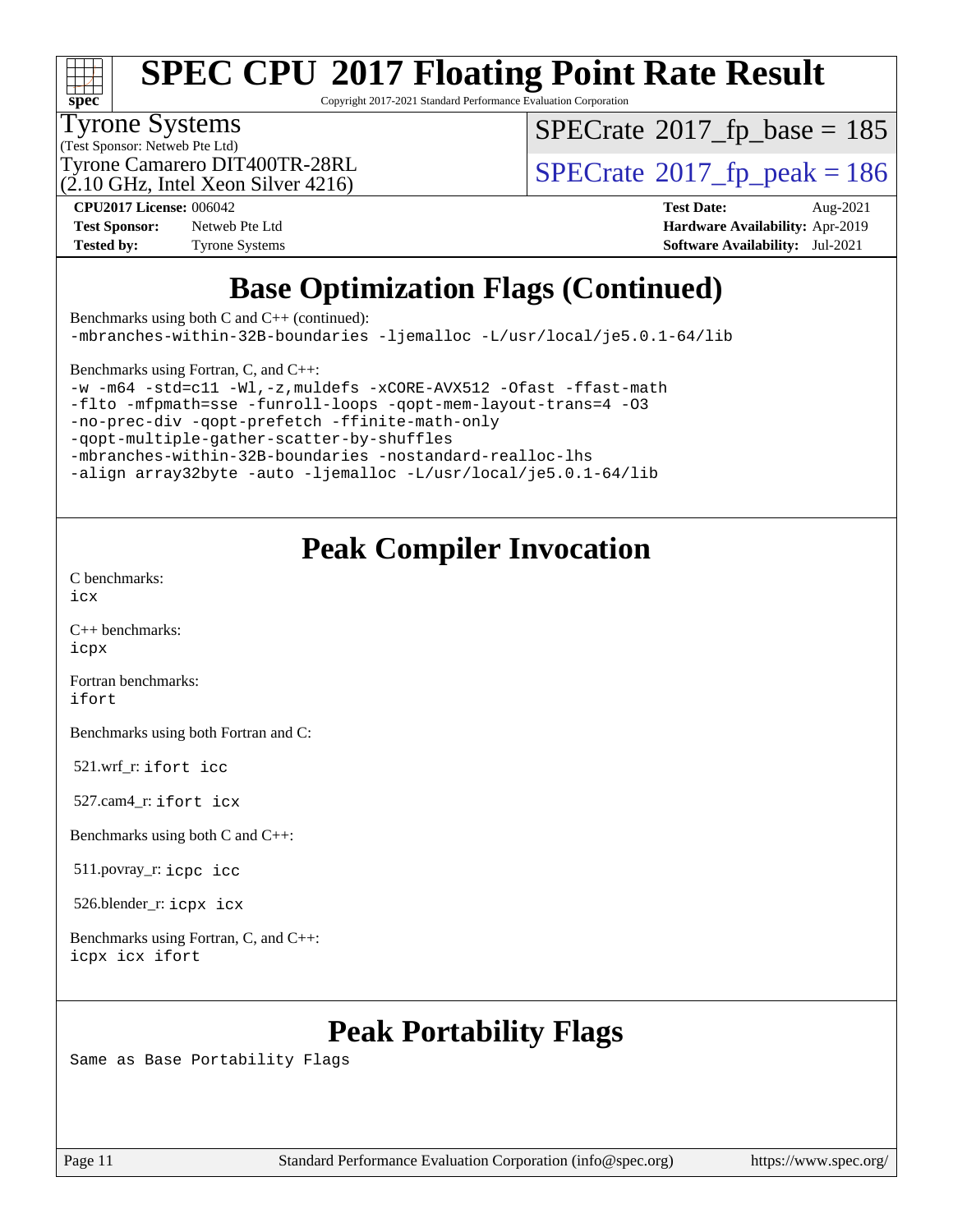| S<br>De<br>Ľ<br>١ |  |  |  |  |  |
|-------------------|--|--|--|--|--|

Copyright 2017-2021 Standard Performance Evaluation Corporation

#### Tyrone Systems

(Test Sponsor: Netweb Pte Ltd) (2.10 GHz, Intel Xeon Silver 4216)  $SPECTate$ <sup>®</sup>[2017\\_fp\\_base =](http://www.spec.org/auto/cpu2017/Docs/result-fields.html#SPECrate2017fpbase) 185

Tyrone Camarero DIT400TR-28RL  $\begin{array}{c|c}\n\text{SPECrate} \textcirc 2017\_fp\_peak = 186 \\
\hline\n\end{array}$  $\begin{array}{c|c}\n\text{SPECrate} \textcirc 2017\_fp\_peak = 186 \\
\hline\n\end{array}$  $\begin{array}{c|c}\n\text{SPECrate} \textcirc 2017\_fp\_peak = 186 \\
\hline\n\end{array}$ 

**[Test Sponsor:](http://www.spec.org/auto/cpu2017/Docs/result-fields.html#TestSponsor)** Netweb Pte Ltd **[Hardware Availability:](http://www.spec.org/auto/cpu2017/Docs/result-fields.html#HardwareAvailability)** Apr-2019 **[Tested by:](http://www.spec.org/auto/cpu2017/Docs/result-fields.html#Testedby)** Tyrone Systems **[Software Availability:](http://www.spec.org/auto/cpu2017/Docs/result-fields.html#SoftwareAvailability)** Jul-2021

**[CPU2017 License:](http://www.spec.org/auto/cpu2017/Docs/result-fields.html#CPU2017License)** 006042 **[Test Date:](http://www.spec.org/auto/cpu2017/Docs/result-fields.html#TestDate)** Aug-2021

### **[Peak Optimization Flags](http://www.spec.org/auto/cpu2017/Docs/result-fields.html#PeakOptimizationFlags)**

```
C benchmarks:
```
519.lbm\_r: basepeak = yes

538.imagick\_r: basepeak = yes

```
 544.nab_r: -w -std=c11 -m64 -Wl,-z,muldefs -xCORE-AVX512 -flto
-Ofast -qopt-mem-layout-trans=4
-fimf-accuracy-bits=14:sqrt
-mbranches-within-32B-boundaries -ljemalloc
-L/usr/local/je5.0.1-64/lib
```
[C++ benchmarks](http://www.spec.org/auto/cpu2017/Docs/result-fields.html#CXXbenchmarks):

 $508$ .namd\_r: basepeak = yes

```
 510.parest_r: -w -m64 -Wl,-z,muldefs -xCORE-AVX512 -Ofast -ffast-math
-flto -mfpmath=sse -funroll-loops
-qopt-mem-layout-trans=4 -mbranches-within-32B-boundaries
-ljemalloc -L/usr/local/je5.0.1-64/lib
```
[Fortran benchmarks:](http://www.spec.org/auto/cpu2017/Docs/result-fields.html#Fortranbenchmarks)

 503.bwaves\_r: [-w](http://www.spec.org/cpu2017/results/res2021q3/cpu2017-20210824-28885.flags.html#user_peakFCLD503_bwaves_r_supress_warning_66fb2c4e5c1dd10f38bdd29623979399e5ae75ae6e5453792d82ef66afed381df4a8602f92cac8d2ea0fffa7b93b4b1ccb9ecad4af01c9b2fe338b2082ae3859) [-m64](http://www.spec.org/cpu2017/results/res2021q3/cpu2017-20210824-28885.flags.html#user_peakFCLD503_bwaves_r_m64-icc) [-Wl,-z,muldefs](http://www.spec.org/cpu2017/results/res2021q3/cpu2017-20210824-28885.flags.html#user_peakEXTRA_LDFLAGS503_bwaves_r_link_force_multiple1_b4cbdb97b34bdee9ceefcfe54f4c8ea74255f0b02a4b23e853cdb0e18eb4525ac79b5a88067c842dd0ee6996c24547a27a4b99331201badda8798ef8a743f577) [-xCORE-AVX512](http://www.spec.org/cpu2017/results/res2021q3/cpu2017-20210824-28885.flags.html#user_peakFOPTIMIZE503_bwaves_r_f-xCORE-AVX512) [-O3](http://www.spec.org/cpu2017/results/res2021q3/cpu2017-20210824-28885.flags.html#user_peakFOPTIMIZE503_bwaves_r_f-O3) [-ipo](http://www.spec.org/cpu2017/results/res2021q3/cpu2017-20210824-28885.flags.html#user_peakFOPTIMIZE503_bwaves_r_f-ipo) [-no-prec-div](http://www.spec.org/cpu2017/results/res2021q3/cpu2017-20210824-28885.flags.html#user_peakFOPTIMIZE503_bwaves_r_f-no-prec-div) [-qopt-prefetch](http://www.spec.org/cpu2017/results/res2021q3/cpu2017-20210824-28885.flags.html#user_peakFOPTIMIZE503_bwaves_r_f-qopt-prefetch) [-ffinite-math-only](http://www.spec.org/cpu2017/results/res2021q3/cpu2017-20210824-28885.flags.html#user_peakFOPTIMIZE503_bwaves_r_f_finite_math_only_cb91587bd2077682c4b38af759c288ed7c732db004271a9512da14a4f8007909a5f1427ecbf1a0fb78ff2a814402c6114ac565ca162485bbcae155b5e4258871) [-qopt-multiple-gather-scatter-by-shuffles](http://www.spec.org/cpu2017/results/res2021q3/cpu2017-20210824-28885.flags.html#user_peakFOPTIMIZE503_bwaves_r_f-qopt-multiple-gather-scatter-by-shuffles) [-qopt-mem-layout-trans=4](http://www.spec.org/cpu2017/results/res2021q3/cpu2017-20210824-28885.flags.html#user_peakFOPTIMIZE503_bwaves_r_f-qopt-mem-layout-trans_fa39e755916c150a61361b7846f310bcdf6f04e385ef281cadf3647acec3f0ae266d1a1d22d972a7087a248fd4e6ca390a3634700869573d231a252c784941a8) [-nostandard-realloc-lhs](http://www.spec.org/cpu2017/results/res2021q3/cpu2017-20210824-28885.flags.html#user_peakEXTRA_FOPTIMIZE503_bwaves_r_f_2003_std_realloc_82b4557e90729c0f113870c07e44d33d6f5a304b4f63d4c15d2d0f1fab99f5daaed73bdb9275d9ae411527f28b936061aa8b9c8f2d63842963b95c9dd6426b8a) [-align array32byte](http://www.spec.org/cpu2017/results/res2021q3/cpu2017-20210824-28885.flags.html#user_peakEXTRA_FOPTIMIZE503_bwaves_r_align_array32byte_b982fe038af199962ba9a80c053b8342c548c85b40b8e86eb3cc33dee0d7986a4af373ac2d51c3f7cf710a18d62fdce2948f201cd044323541f22fc0fffc51b6) [-auto](http://www.spec.org/cpu2017/results/res2021q3/cpu2017-20210824-28885.flags.html#user_peakEXTRA_FOPTIMIZE503_bwaves_r_f-auto) [-mbranches-within-32B-boundaries](http://www.spec.org/cpu2017/results/res2021q3/cpu2017-20210824-28885.flags.html#user_peakEXTRA_FOPTIMIZE503_bwaves_r_f-mbranches-within-32B-boundaries) [-ljemalloc](http://www.spec.org/cpu2017/results/res2021q3/cpu2017-20210824-28885.flags.html#user_peakEXTRA_LIBS503_bwaves_r_jemalloc_link_lib_d1249b907c500fa1c0672f44f562e3d0f79738ae9e3c4a9c376d49f265a04b9c99b167ecedbf6711b3085be911c67ff61f150a17b3472be731631ba4d0471706) [-L/usr/local/je5.0.1-64/lib](http://www.spec.org/cpu2017/results/res2021q3/cpu2017-20210824-28885.flags.html#user_peakEXTRA_LIBS503_bwaves_r_jemalloc_link_path64_4b10a636b7bce113509b17f3bd0d6226c5fb2346b9178c2d0232c14f04ab830f976640479e5c33dc2bcbbdad86ecfb6634cbbd4418746f06f368b512fced5394)

 $549.$ fotonik $3d$ <sub>-</sub> $r:$  basepeak = yes

554.roms\_r: Same as 503.bwaves\_r

[Benchmarks using both Fortran and C](http://www.spec.org/auto/cpu2017/Docs/result-fields.html#BenchmarksusingbothFortranandC):

```
521.wrf_r: -prof-gen(pass 1) -prof-use(pass 2) -xCORE--O3
-ipo -no-prec-div -qopt-prefetch -ffinite-math-only
-qopt-multiple-gather-scatter-by-shuffles
-qopt-mem-layout-trans=4 -mbranches-within-32B-boundaries
-nostandard-realloc-lhs -align array32byte -auto
-L/usr/local/je5.0.1-64/lib -ljemalloc
```
527.cam4\_r: basepeak = yes

**(Continued on next page)**